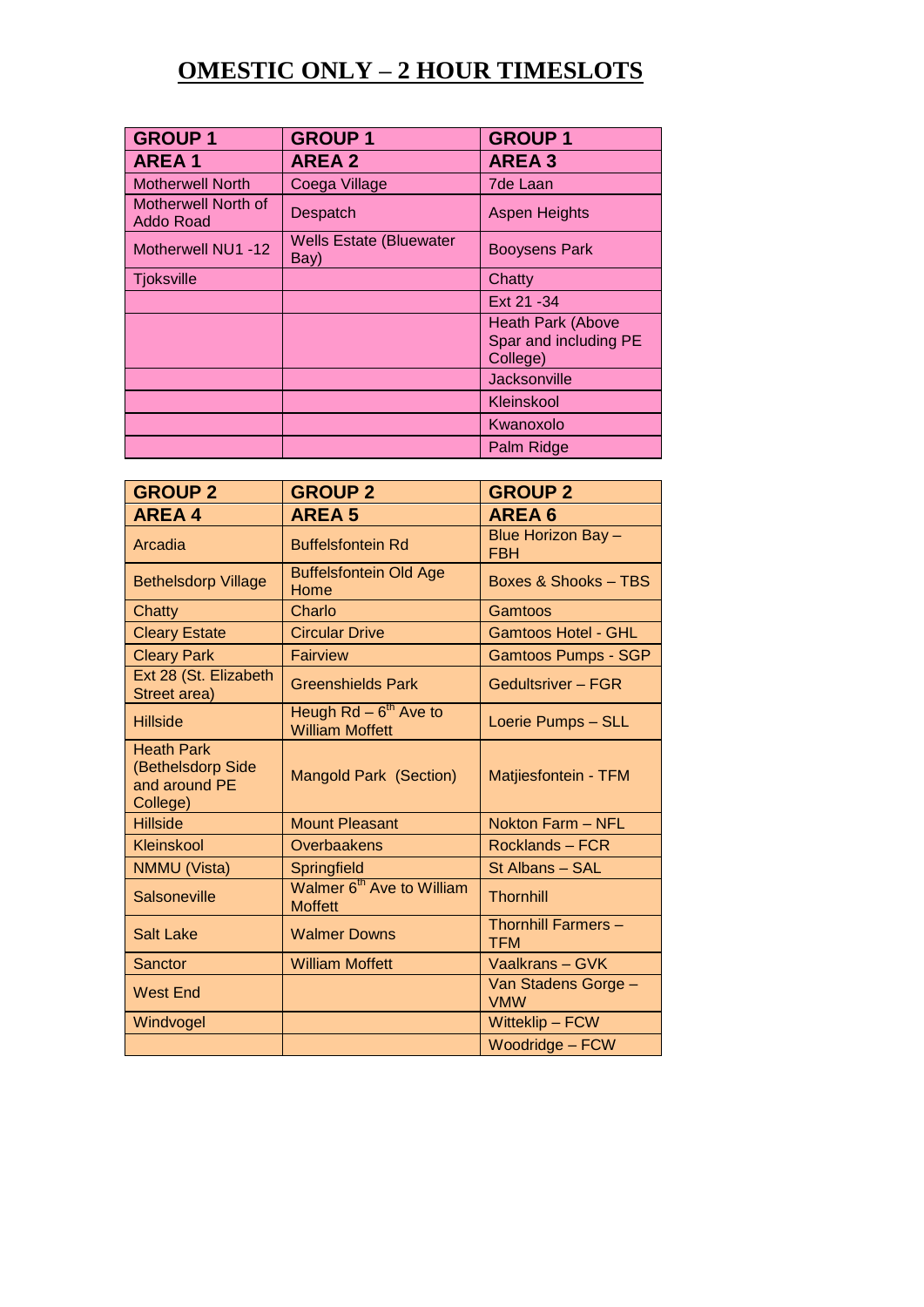| <b>GROUP 3</b>         | <b>GROUP 3</b>                       | <b>GROUP 3</b>                           |
|------------------------|--------------------------------------|------------------------------------------|
| <b>AREA 7</b>          | <b>AREA 8</b>                        | <b>AREA 9</b>                            |
| <b>Gerald Smith</b>    | <b>NMMU</b>                          | <b>EP Command</b>                        |
| Kwanobuhle             | Summerstrand                         | <b>Forest Hill</b>                       |
| Rosedale               | Summerstrand from<br>NMMU to 2nd AVE | <b>Humewood</b>                          |
| <b>Strelitzia Park</b> |                                      | South End                                |
| Tambo                  |                                      | Southdene                                |
| <b>Thomas Gamble</b>   |                                      | Summerstrand up to Marine<br>Hotel       |
| <b>Winterhoek Park</b> |                                      | Walmer 1st Ave Area Area<br>to $6th$ Ave |
|                        |                                      | <b>Walmer Boulevard</b>                  |
|                        |                                      | <b>Weetwood Road Area</b>                |

| <b>GROUP 4</b>                                | <b>GROUP 4</b>                  | <b>GROUP 4</b>                                       |
|-----------------------------------------------|---------------------------------|------------------------------------------------------|
| <b>AREA 10</b>                                | <b>AREA 11</b>                  | <b>AREA 12</b>                                       |
| <b>Baakensriver</b><br>Area                   | Arlington - ADS                 | Albany Rd Area                                       |
| <b>Chapel Street</b><br>Area                  | Lovemore Park - DLP             | Central Area Russell Rd to<br><b>Albany Rd</b>       |
| <b>City Centre to</b><br><b>Donkin Street</b> | <b>Miramar</b>                  | <b>City Centre Whites Rd to</b><br><b>Russell Rd</b> |
| Humerail                                      | Pari Park                       | Govan Mbeki to City to<br>Albany                     |
| <b>King Edward</b><br>Area                    | Providentia                     | <b>Richmond Hill Area</b>                            |
| <b>Malabar</b>                                | Schoenmakerskop -<br><b>DSK</b> | <b>Russel Road Area</b>                              |
| Malabar Ext 6                                 | Schoenmakerskop<br>Village      |                                                      |
|                                               | <b>Walmer 9th Ave Area</b>      |                                                      |
|                                               | <b>Walmer Dunes</b>             |                                                      |
|                                               | <b>Walmer Heights</b>           |                                                      |
|                                               | <b>Walmer Industrial</b>        |                                                      |
|                                               | <b>Walmer Location</b>          |                                                      |
|                                               | Willow Area - DSK               |                                                      |
|                                               |                                 |                                                      |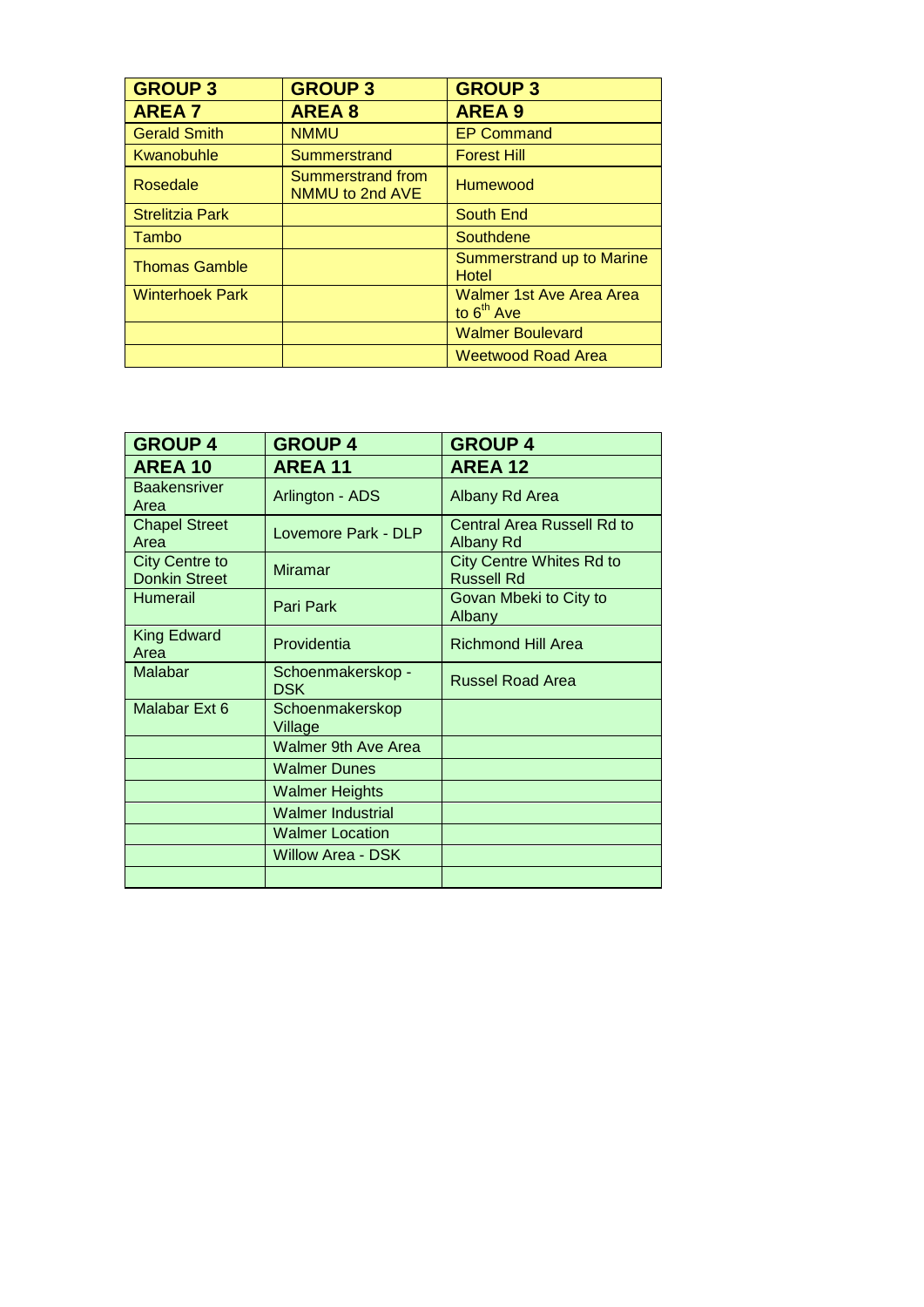| <b>GROUP 5</b>      | <b>GROUP 5</b>                                 | <b>GROUP 5</b>                                  |
|---------------------|------------------------------------------------|-------------------------------------------------|
| <b>AREA 13</b>      | <b>AREA 14</b>                                 | <b>AREA 15</b>                                  |
| <b>Kulati</b>       | <b>Beachview - SPL</b>                         | <b>Brickmakerskloof</b>                         |
| <b>Kwazakhele</b>   | <b>Ben Kamma</b>                               | <b>Central Brickmakerskloof</b><br>to Russel Rd |
| <b>Matomela</b>     | <b>Beverley Grove</b>                          | <b>Park Drive Area</b>                          |
| <b>New Brighton</b> | <b>Bramhope</b>                                | <b>St Georges Park</b><br>(exclude Hospitals)   |
| Zwide               | <b>Bridgemeade</b>                             | <b>Westbourne Oval Area</b>                     |
|                     | <b>Brymore</b>                                 |                                                 |
|                     | <b>Butterfield - TBU</b>                       |                                                 |
|                     | Chelsea - GLC                                  |                                                 |
|                     | Chinchilla Farm - SCF                          |                                                 |
|                     | <b>Colleen Glen</b>                            |                                                 |
|                     | <b>Cows Corner - CCR</b>                       |                                                 |
|                     | <b>Crockarts Hope - TCR</b>                    |                                                 |
|                     | De Stades - TDS                                |                                                 |
|                     | <b>Francis Evatt Park</b>                      |                                                 |
|                     | Glenroy                                        |                                                 |
|                     | <b>Greenbushes Draaifontein</b><br>- GBD       |                                                 |
|                     | <b>Greenbushes Seaview -</b><br><b>GBS</b>     |                                                 |
|                     | <b>Hilltops - SHT</b>                          |                                                 |
|                     | <b>Hunters Retreat</b>                         |                                                 |
|                     | <b>Kabega Park</b>                             |                                                 |
|                     | Kinibay - SPL                                  |                                                 |
|                     | <b>Kunene Park</b>                             |                                                 |
|                     | Lakefarm - TLF                                 |                                                 |
|                     | Morningside - Opal Rd<br>towards Hunter's Side |                                                 |
|                     | <b>Murray Park - MPK</b>                       |                                                 |
|                     | <b>Rowallan Park</b>                           |                                                 |
|                     | <b>Seaview Pumps - SPL</b>                     |                                                 |
|                     | <b>Seaview Village</b>                         |                                                 |
|                     | Sherwood                                       |                                                 |
|                     | Van der Stel                                   |                                                 |
|                     | Vergelegen                                     |                                                 |
|                     | <b>Walker Drive</b>                            |                                                 |
|                     | Waterkloof - WKK                               |                                                 |
|                     | <b>Willow Glen</b>                             |                                                 |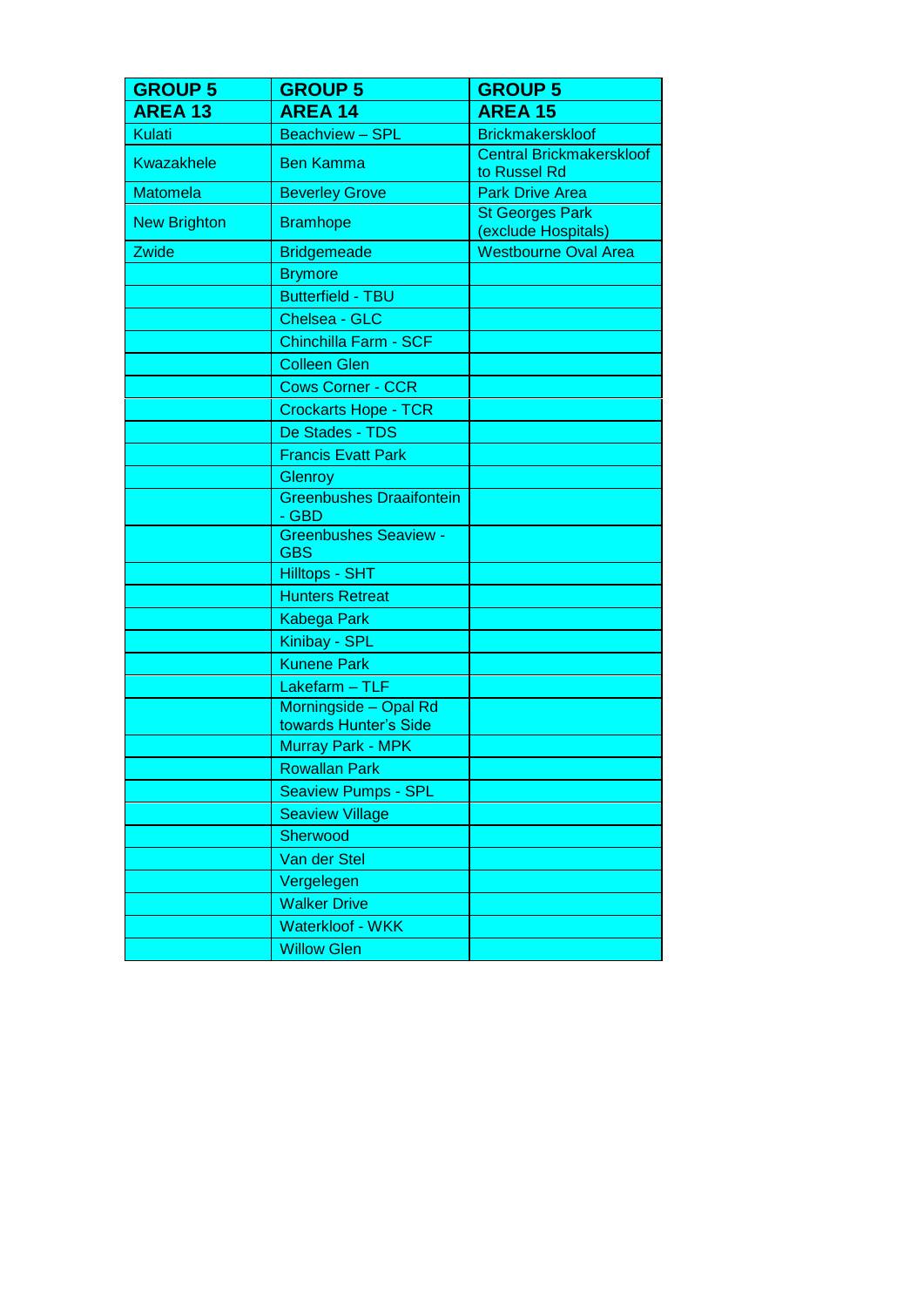| <b>GROUP 6</b>            | <b>GROUP 6</b>                           | <b>GROUP 6</b>                                   |
|---------------------------|------------------------------------------|--------------------------------------------------|
| <b>AREA 16</b>            | <b>AREA 17</b>                           | <b>AREA 18</b>                                   |
| <b>Fairbridge Heights</b> | <b>Adcockvale Area</b>                   | <b>Adcockvale Ext</b>                            |
| Jansendal                 | <b>Burt Drive Area</b>                   | Fernglen                                         |
| <b>Lower Central</b>      | <b>Cape Rd Area</b><br><b>Greenacres</b> | Framesby                                         |
| <b>Market Square</b>      | <b>Cotswold Area</b>                     | <b>Framesby Ext</b>                              |
| <b>Mosel</b>              | <b>Greenacres Area</b>                   | <b>Holland Park</b>                              |
| Penford                   | <b>Newton Park Area</b>                  | Kabega Park                                      |
| Scheepershoogte           | <b>Parsonshill Area</b>                  | <b>Kempston Rd Area</b>                          |
| <b>Uitenhage Central</b>  | Perridgevale                             | <b>Linton Grange</b>                             |
| Van Riebeeck<br>Hoogte    | <b>Schauder Area</b>                     | <b>Morningside from Opal Rd</b><br>towards Makro |
| <b>Vanes Estate</b>       |                                          | <b>Schauderville Area</b>                        |
| West Hill                 |                                          | <b>Steytler Township</b>                         |
| <b>Winterhoek Park</b>    |                                          | <b>Sunridge Park</b>                             |
|                           |                                          | <b>Taybank</b>                                   |
|                           |                                          | Vikingvale                                       |
|                           |                                          | Westering                                        |

| <b>GROUP 7</b>                                 | <b>GROUP 7</b>            | <b>GROUP 7</b>                                                   |
|------------------------------------------------|---------------------------|------------------------------------------------------------------|
| <b>AREA 19</b>                                 | <b>AREA 20</b>            | <b>AREA 21</b>                                                   |
| <b>Edgar Street Area</b>                       | <b>Ibhayi</b>             | Albany Rd Area                                                   |
| Glendenningvale                                | Koyana Redhouse Area      | <b>Central Area from</b><br>Albany Rd towards<br><b>Mount Rd</b> |
| Kensington Area                                | Kwadwesi                  | <b>College Drive</b>                                             |
| Kensington<br><b>Harrower Rd to</b><br>Diaz Rd | Kwaford                   | <b>Eastborne Road</b>                                            |
| <b>Millard Grange</b>                          | Kwamagxaki                | Essexvale                                                        |
| <b>Mount Croix Area</b><br>(section)           | Kwazakhela                | Fiveways                                                         |
| North End Area                                 | Masangwanaville           | Linkside                                                         |
| <b>Parsonshill Area</b>                        | <b>Mgengo Street Area</b> | <b>Mill Park</b>                                                 |
| Sydenham Area                                  | <b>New Brighton</b>       | <b>Mount Croix Area</b><br>(section)                             |
| <b>York Road</b>                               | <b>Red Location</b>       | <b>Park Drive</b>                                                |
|                                                | Soweto on Sea             | <b>Richmond Hill Area</b>                                        |
|                                                |                           | <b>Salisbury Park</b>                                            |
|                                                |                           | <b>Stanley Street Area</b>                                       |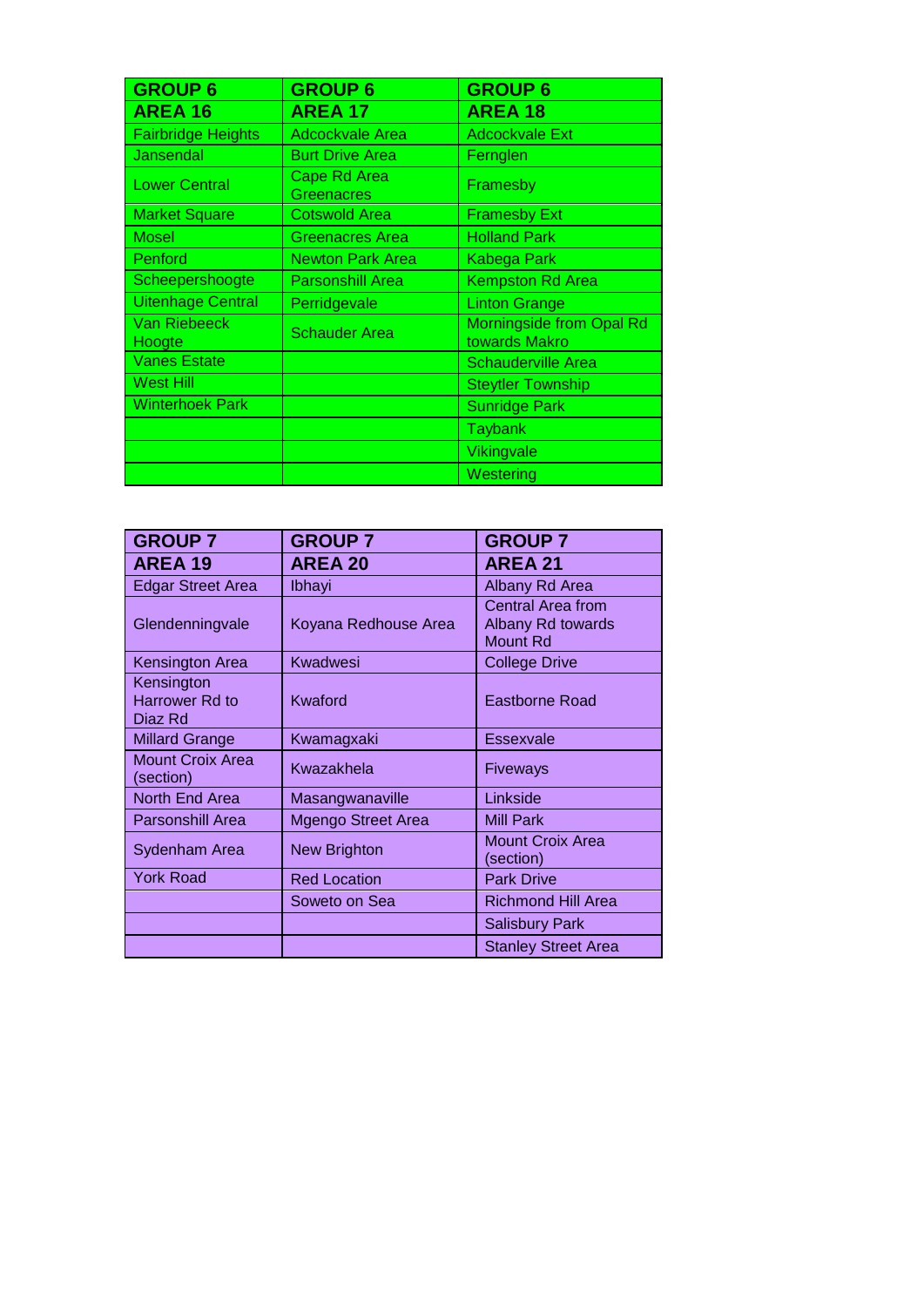| <b>GROUP 8</b>                                       | <b>GROUP 8</b>       | <b>GROUP 8</b>                   |
|------------------------------------------------------|----------------------|----------------------------------|
| <b>AREA 22</b>                                       | <b>AREA 23</b>       | <b>AREA 24</b>                   |
| <b>Glen Hurd</b>                                     | <b>Algoa Park</b>    | <b>Broadwood</b>                 |
| <b>Mowbray Street</b>                                | <b>Cradock Place</b> | <b>Bushy Park - THC</b>          |
| <b>Newton Park 1st Ave</b><br>to 5 <sup>th</sup> Ave | Gelvandale           | Deer Park – THC                  |
| <b>Pickering Park</b>                                | <b>Gelvan Park</b>   | Goldwater                        |
|                                                      | Helenvale            | <b>Kamma Creek</b>               |
|                                                      | <b>Parkside</b>      | <b>Kamma Park</b>                |
|                                                      | Springdale           | Kragga Kamma Theescombe -<br>KKT |
|                                                      | <b>Young Park</b>    | La Provance                      |
|                                                      |                      | Lorraine                         |
|                                                      |                      | <b>Lovemore Heights</b>          |
|                                                      |                      | <b>Mangold Park (Section)</b>    |
|                                                      |                      | <b>Mount Pleasant</b>            |
|                                                      |                      | Overbaakens                      |
|                                                      |                      | Seaview - SEA                    |
|                                                      |                      | Theescombe - THC                 |
|                                                      |                      | <b>Weybridge Park</b>            |
|                                                      |                      | Woodlands                        |

| Group 1 | Area 1  | Area 2  | Area 3  |
|---------|---------|---------|---------|
| Group 2 | Area 4  | Area 5  | Area 6  |
| Group 3 | Area 7  | Area 8  | Area 9  |
| Group 4 | Area 10 | Area 11 | Area 12 |
| Group 5 | Area 13 | Area 14 | Area 15 |
| Group 6 | Area 16 | Area 17 | Area 18 |
| Group 7 | Area 19 | Area 20 | Area 21 |
| Group 8 | Area 22 | Area 23 | Area 24 |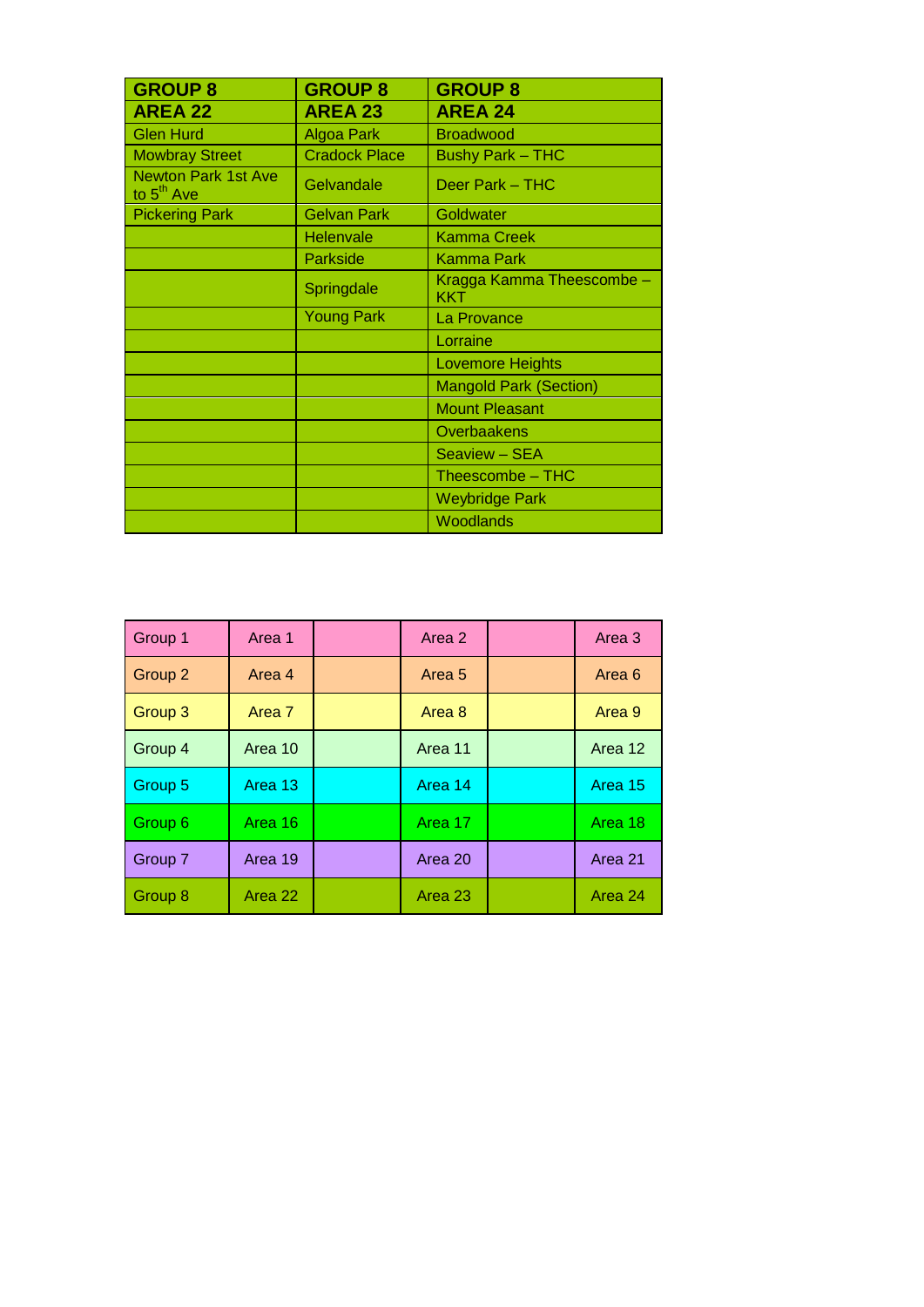| <b>Time</b>        | <b>Mon</b>         | <b>Tues</b> | Wed     | <b>Thurs</b> | Fri     | <b>Sat/Sun</b> |
|--------------------|--------------------|-------------|---------|--------------|---------|----------------|
| $06:00 -$<br>08:30 | Group 2            | Group 3     | Group 4 | Group 5      | Group 6 | Group 7        |
| $08:00 -$<br>10:30 | Group 3            | Group 4     | Group 5 | Group 6      | Group 7 | Group 8        |
| $10:00 -$<br>12:30 | Group 4            | Group 5     | Group 6 | Group 7      | Group 8 | Group 1        |
| $12:00 -$<br>14:30 | Group 5            | Group 6     | Group 7 | Group 8      | Group 1 | Group 2        |
| $14:00 -$<br>16:30 | Group <sub>6</sub> | Group 7     | Group 8 | Group 1      | Group 2 | Group 3        |
| $16:00 -$<br>18:30 | Group 7            | Group 8     | Group 1 | Group 2      | Group 3 | Group 4        |
| $18:00 -$<br>20:30 | Group 8            | Group 1     | Group 2 | Group 3      | Group 4 | Group 5        |
| $20:00 -$<br>22:30 | Group 1            | Group 2     | Group 3 | Group 4      | Group 5 | Group 6        |

### **27 OCTOBER 2014 – 2 NOVEMBER 2014**

### **3 NOVEMBER 2014 – 9 NOVEMBER 2014**

| <b>Time</b>        | <b>Mon</b>         | <b>Tues</b> | Wed     | <b>Thurs</b> | Fri                | Sat/Sun |
|--------------------|--------------------|-------------|---------|--------------|--------------------|---------|
| $06:00 -$<br>08:30 | Group 8            | Group 1     | Group 2 | Group 3      | Group 4            | Group 5 |
| $08:00 -$<br>10:30 | Group 1            | Group 2     | Group 3 | Group 4      | Group 5            | Group 6 |
| $10:00 -$<br>12:30 | Group <sub>2</sub> | Group 3     | Group 4 | Group 5      | Group 6            | Group 7 |
| $12:00 -$<br>14:30 | Group 3            | Group 4     | Group 5 | Group 6      | Group 7            | Group 8 |
| $14:00 -$<br>16:30 | Group 4            | Group 5     | Group 6 | Group 7      | Group 8            | Group 1 |
| $16:00 -$<br>18:30 | Group 5            | Group 6     | Group 7 | Group 8      | Group 1            | Group 2 |
| $18:00 -$<br>20:30 | Group 6            | Group 7     | Group 8 | Group 1      | Group <sub>2</sub> | Group 3 |
| $20:00 -$<br>22:30 | Group 7            | Group 8     | Group 1 | Group 2      | Group 3            | Group 4 |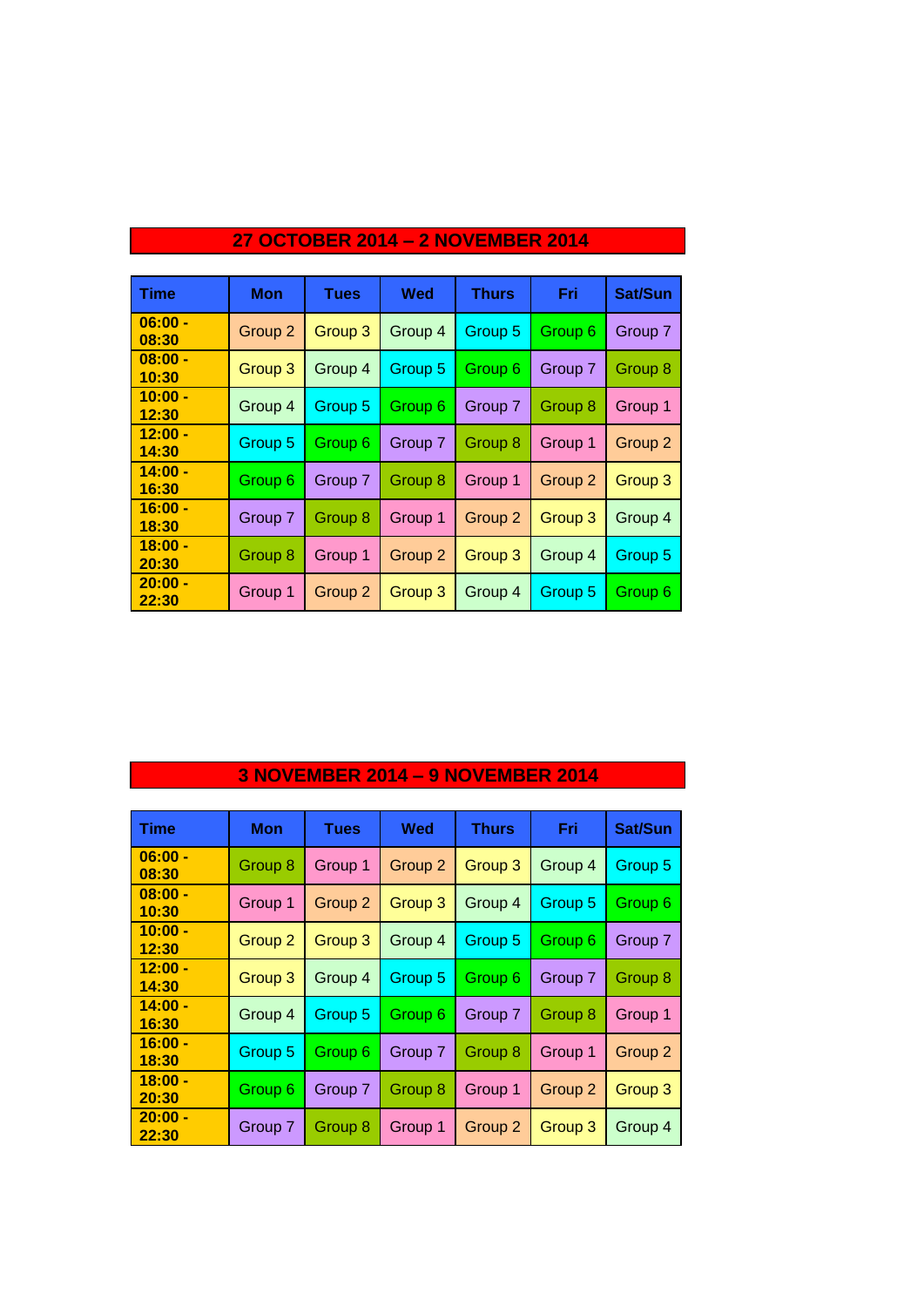| <b>Time</b>        | Mon     | Tues               | Wed     | <b>Thurs</b> | Fri     | Sat/Sun |
|--------------------|---------|--------------------|---------|--------------|---------|---------|
| $06:00 -$<br>08:30 | Group 6 | Group 7            | Group 8 | Group 1      | Group 2 | Group 3 |
| $08:00 -$<br>10:30 | Group 7 | Group 8            | Group 1 | Group 2      | Group 3 | Group 4 |
| $10:00 -$<br>12:30 | Group 8 | Group 1            | Group 2 | Group 3      | Group 4 | Group 5 |
| $12:00 -$<br>14:30 | Group 1 | Group <sub>2</sub> | Group 3 | Group 4      | Group 5 | Group 6 |
| $14:00 -$<br>16:30 | Group 2 | Group 3            | Group 4 | Group 5      | Group 6 | Group 7 |
| $16:00 -$<br>18:30 | Group 3 | Group 4            | Group 5 | Group 6      | Group 7 | Group 8 |
| $18:00 -$<br>20:30 | Group 4 | Group 5            | Group 6 | Group 7      | Group 8 | Group 1 |
| $20:00 -$<br>22:30 | Group 5 | Group 6            | Group 7 | Group 8      | Group 1 | Group 2 |

### **10 NOVEMBER 2014 – 16 NOVEMBER 2014**

### **17 NOVEMBER 2014 – 23 NOVEMBER 2014**

| <b>Time</b>        | Mon                | <b>Tues</b> | Wed     | <b>Thurs</b>       | Fri                | Sat/Sun            |
|--------------------|--------------------|-------------|---------|--------------------|--------------------|--------------------|
| $06:00 -$<br>08:30 | Group 4            | Group 5     | Group 6 | Group 7            | Group 8            | Group 1            |
| $08:00 -$<br>10:30 | Group 5            | Group 6     | Group 7 | Group 8            | Group 1            | Group <sub>2</sub> |
| $10:00 -$<br>12:30 | Group 6            | Group 7     | Group 8 | Group 1            | Group <sub>2</sub> | Group 3            |
| $12:00 -$<br>14:30 | Group 7            | Group 8     | Group 1 | Group <sub>2</sub> | Group 3            | Group 4            |
| $14:00 -$<br>16:30 | Group 8            | Group 1     | Group 2 | Group 3            | Group 4            | Group 5            |
| $16:00 -$<br>18:30 | Group 1            | Group 2     | Group 3 | Group 4            | Group 5            | Group 6            |
| $18:00 -$<br>20:30 | Group <sub>2</sub> | Group 3     | Group 4 | Group 5            | Group 6            | Group 7            |
| $20:00 -$<br>22:30 | Group 3            | Group 4     | Group 5 | Group 6            | Group 7            | Group 8            |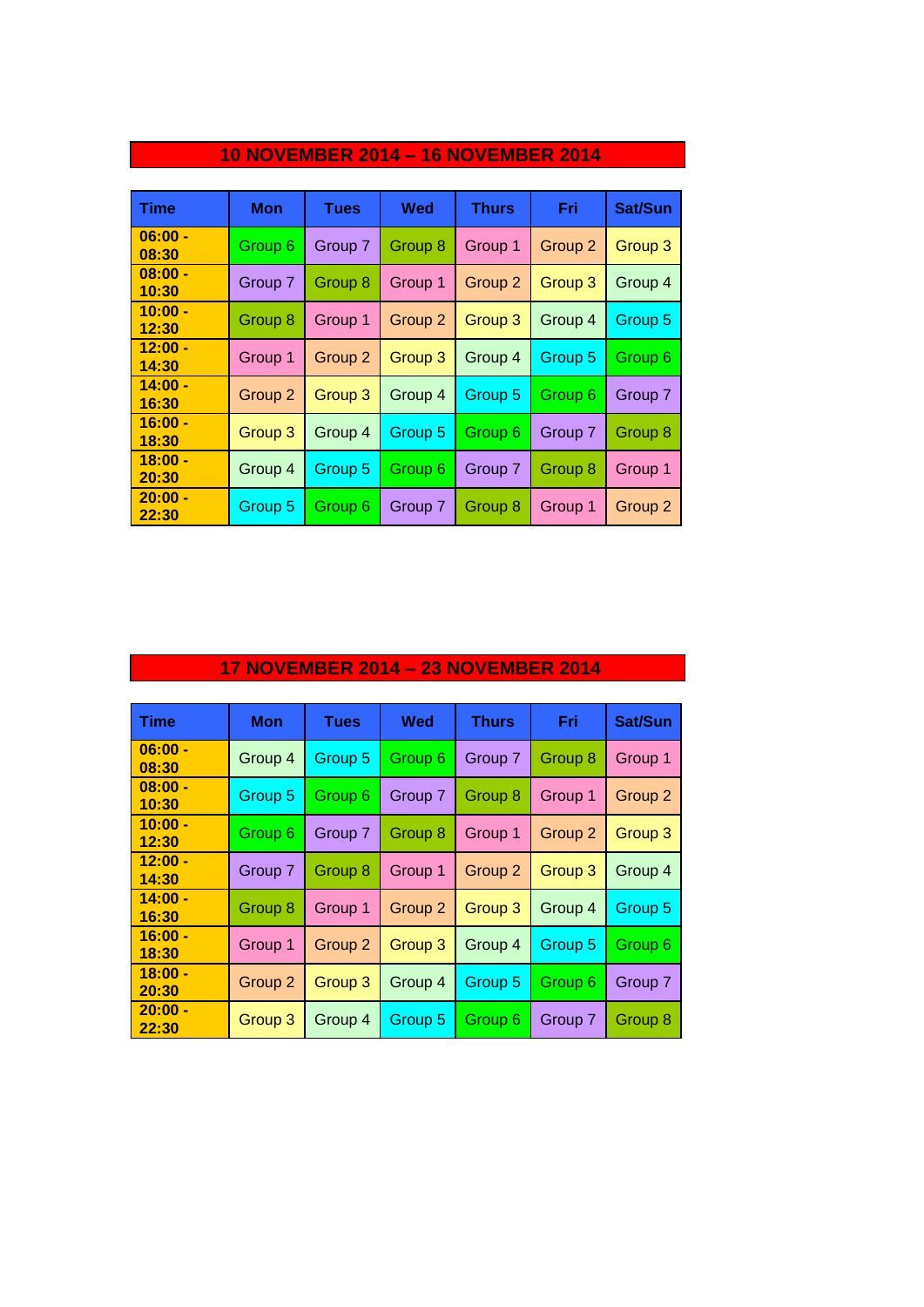| <b>Time</b>        | Mon     | <b>Tues</b> | <b>Wed</b> | <b>Thurs</b> | Fri     | Sat/Sun |
|--------------------|---------|-------------|------------|--------------|---------|---------|
| $06:00 -$<br>08:30 | Group 5 | Group 6     | Group 7    | Group 8      | Group 1 | Group 2 |
| $08:00 -$<br>10:30 | Group 6 | Group 7     | Group 8    | Group 1      | Group 2 | Group 3 |
| $10:00 -$<br>12:30 | Group 7 | Group 8     | Group 1    | Group 2      | Group 3 | Group 4 |
| $12:00 -$<br>14:30 | Group 8 | Group 1     | Group 2    | Group 3      | Group 4 | Group 5 |
| $14:00 -$<br>16:30 | Group 1 | Group 2     | Group 3    | Group 4      | Group 5 | Group 6 |
| $16:00 -$<br>18:30 | Group 2 | Group 3     | Group 4    | Group 5      | Group 6 | Group 7 |
| $18:00 -$<br>20:30 | Group 3 | Group 4     | Group 5    | Group 6      | Group 7 | Group 8 |
| $20:00 -$<br>22:30 | Group 4 | Group 5     | Group 6    | Group 7      | Group 8 | Group 1 |

## **24 NOVEMBER 2014 – 30 NOVEMBER 2014**

### **1 DECEMBER 2014 – 7 DECEMBER 2014**

| <b>Time</b>        | <b>Mon</b> | <b>Tues</b> | Wed                | <b>Thurs</b>       | Fri     | Sat/Sun |
|--------------------|------------|-------------|--------------------|--------------------|---------|---------|
| $06:00 -$<br>08:30 | Group 3    | Group 4     | Group 5            | Group 6            | Group 7 | Group 8 |
| $08:00 -$<br>10:30 | Group 4    | Group 5     | Group 6            | Group 7            | Group 8 | Group 1 |
| $10:00 -$<br>12:30 | Group 5    | Group 6     | Group 7            | Group <sup>8</sup> | Group 1 | Group 2 |
| $12:00 -$<br>14:30 | Group 6    | Group 7     | Group 8            | Group 1            | Group 2 | Group 3 |
| $14:00 -$<br>16:30 | Group 7    | Group 8     | Group 1            | Group 2            | Group 3 | Group 4 |
| $16:00 -$<br>18:30 | Group 8    | Group 1     | Group <sub>2</sub> | Group 3            | Group 4 | Group 5 |
| $18:00 -$<br>20:30 | Group 1    | Group 2     | Group 3            | Group 4            | Group 5 | Group 6 |
| $20:00 -$<br>22:30 | Group 2    | Group 3     | Group 4            | Group 5            | Group 6 | Group 7 |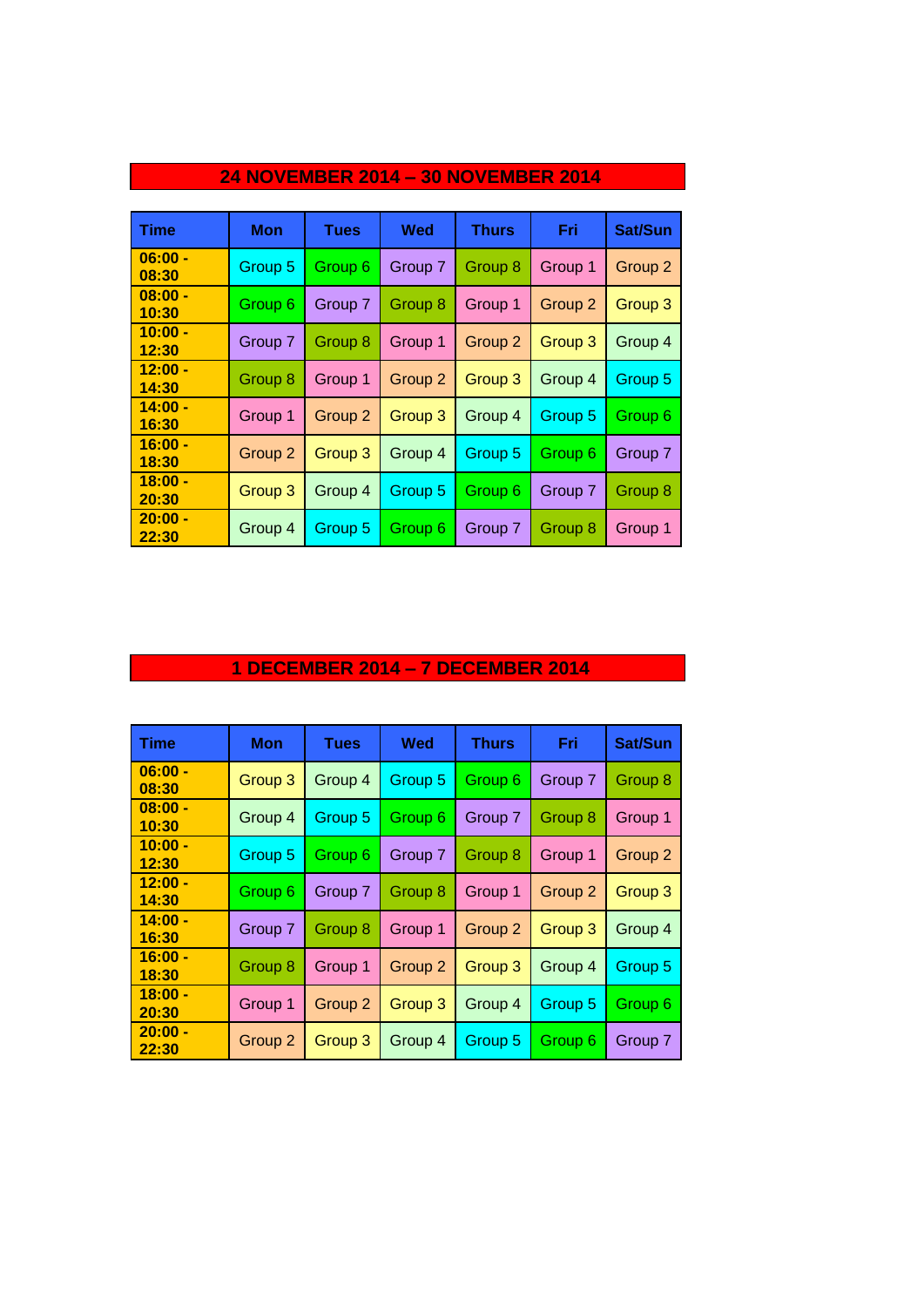| <b>Time</b>        | <b>Mon</b> | <b>Tues</b>        | <b>Wed</b> | <b>Thurs</b> | <b>Fri</b>         | Sat/Sun            |
|--------------------|------------|--------------------|------------|--------------|--------------------|--------------------|
| $06:00 -$<br>08:30 | Group 1    | Group 2            | Group 3    | Group 4      | Group 5            | Group 6            |
| $08:00 -$<br>10:30 | Group 2    | Group <sub>3</sub> | Group 4    | Group 5      | Group 6            | Group 7            |
| $10:00 -$<br>12:30 | Group 3    | Group 4            | Group 5    | Group 6      | Group 7            | Group 8            |
| $12:00 -$<br>14:30 | Group 4    | Group 5            | Group 6    | Group 7      | Group 8            | Group 1            |
| $14:00 -$<br>16:30 | Group 5    | Group 6            | Group 7    | Group 8      | Group 1            | Group <sub>2</sub> |
| $16:00 -$<br>18:30 | Group 6    | Group 7            | Group 8    | Group 1      | Group <sub>2</sub> | Group <sub>3</sub> |
| $18:00 -$<br>20:30 | Group 7    | Group 8            | Group 1    | Group 2      | Group 3            | Group 4            |
| $20:00 -$<br>22:30 | Group 8    | Group 1            | Group 2    | Group 3      | Group 4            | Group 5            |

## **8 DECEMBER 2014 – 14 DECEMBER 2014**

## **15 DECEMBER 2014 – 21 DECEMBER 2014**

| <b>Time</b>        | <b>Mon</b> | <b>Tues</b> | Wed     | <b>Thurs</b>       | Fri     | Sat/Sun |
|--------------------|------------|-------------|---------|--------------------|---------|---------|
| $06:00 -$<br>08:30 | Group 7    | Group 8     | Group 1 | Group <sub>2</sub> | Group 3 | Group 4 |
| $08:00 -$<br>10:30 | Group 8    | Group 1     | Group 2 | Group 3            | Group 4 | Group 5 |
| $10:00 -$<br>12:30 | Group 1    | Group 2     | Group 3 | Group 4            | Group 5 | Group 6 |
| $12:00 -$<br>14:30 | Group 2    | Group 3     | Group 4 | Group 5            | Group 6 | Group 7 |
| $14:00 -$<br>16:30 | Group 3    | Group 4     | Group 5 | Group 6            | Group 7 | Group 8 |
| $16:00 -$<br>18:30 | Group 4    | Group 5     | Group 6 | Group 7            | Group 8 | Group 1 |
| $18:00 -$<br>20:30 | Group 5    | Group 6     | Group 7 | Group 8            | Group 1 | Group 2 |
| $20:00 -$<br>22:30 | Group 6    | Group 7     | Group 8 | Group 1            | Group 2 | Group 3 |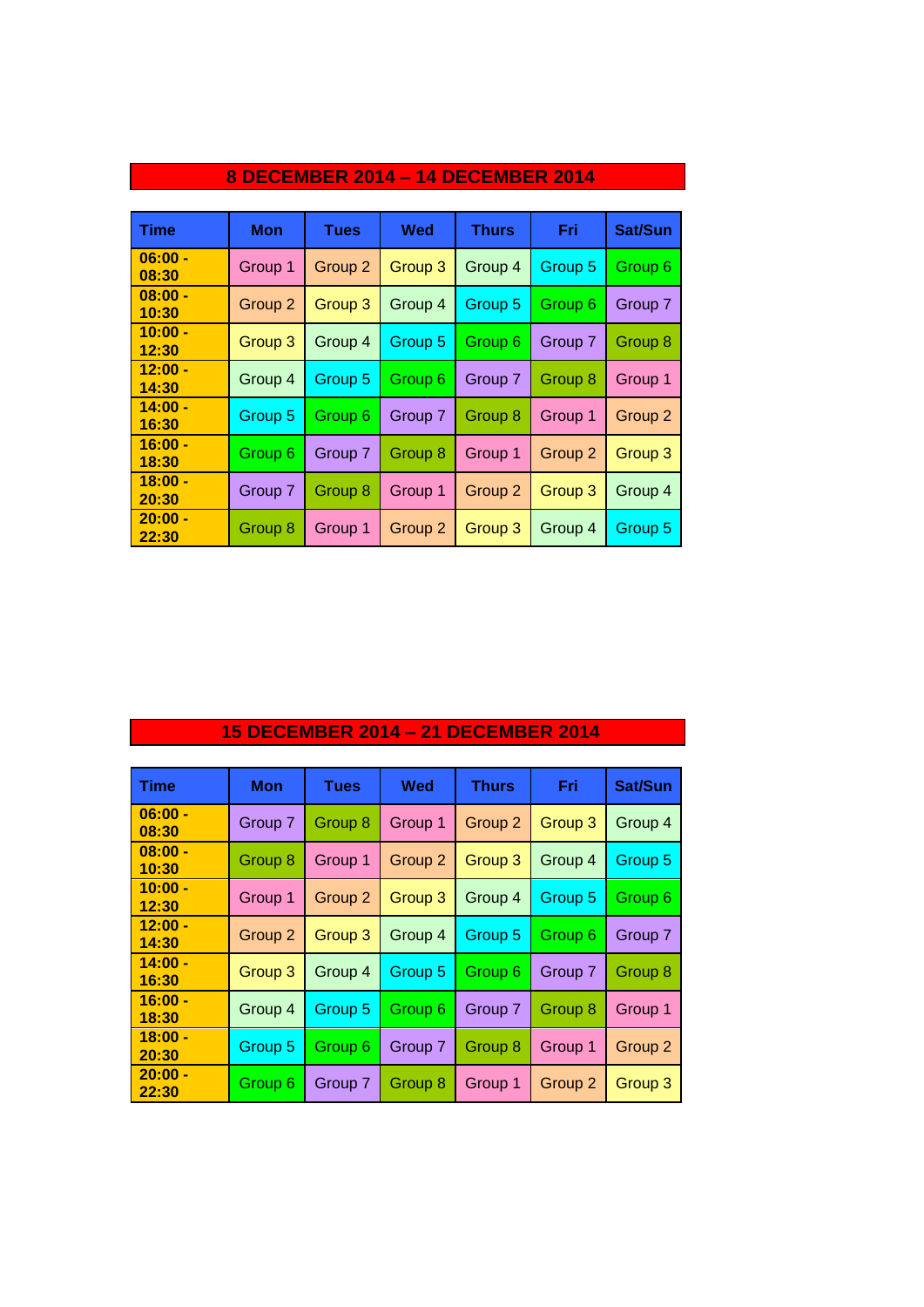| <b>Time</b>        | Mon     | <b>Tues</b> | Wed     | <b>Thurs</b>       | Fri                | Sat/Sun            |
|--------------------|---------|-------------|---------|--------------------|--------------------|--------------------|
| $06:00 -$<br>08:30 | Group 2 | Group 3     | Group 4 | Group 5            | Group 6            | Group 7            |
| $08:00 -$<br>10:30 | Group 3 | Group 4     | Group 5 | Group 6            | Group 7            | Group 8            |
| $10:00 -$<br>12:30 | Group 4 | Group 5     | Group 6 | Group 7            | Group 8            | Group 1            |
| $12:00 -$<br>14:30 | Group 5 | Group 6     | Group 7 | Group 8            | Group 1            | Group <sub>2</sub> |
| $14:00 -$<br>16:30 | Group 6 | Group 7     | Group 8 | Group 1            | Group <sub>2</sub> | Group 3            |
| $16:00 -$<br>18:30 | Group 7 | Group 8     | Group 1 | Group <sub>2</sub> | Group 3            | Group 4            |
| $18:00 -$<br>20:30 | Group 8 | Group 1     | Group 2 | Group 3            | Group 4            | Group 5            |
| $20:00 -$<br>22:30 | Group 1 | Group 2     | Group 3 | Group 4            | Group 5            | Group 6            |

### **22 DECEMBER 2014 – 28 DECEMBER 2014**

## **29 DECEMBER 2014 – 4 JANUARY 2015**

| <b>Time</b>        | Mon                | <b>Tues</b> | Wed     | Thurs              | Fri     | Sat/Sun            |
|--------------------|--------------------|-------------|---------|--------------------|---------|--------------------|
| $06:00 -$<br>08:30 | Group 8            | Group 1     | Group 2 | Group 3            | Group 4 | Group 5            |
| $08:00 -$<br>10:30 | Group 1            | Group 2     | Group 3 | Group 4            | Group 5 | Group 6            |
| $10:00 -$<br>12:30 | Group <sub>2</sub> | Group 3     | Group 4 | Group 5            | Group 6 | Group 7            |
| $12:00 -$<br>14:30 | Group 3            | Group 4     | Group 5 | Group 6            | Group 7 | Group 8            |
| $14:00 -$<br>16:30 | Group 4            | Group 5     | Group 6 | Group 7            | Group 8 | Group 1            |
| $16:00 -$<br>18:30 | Group 5            | Group 6     | Group 7 | Group 8            | Group 1 | Group <sub>2</sub> |
| $18:00 -$<br>20:30 | Group 6            | Group 7     | Group 8 | Group 1            | Group 2 | Group 3            |
| $20:00 -$<br>22:30 | Group 7            | Group 8     | Group 1 | Group <sub>2</sub> | Group 3 | Group 4            |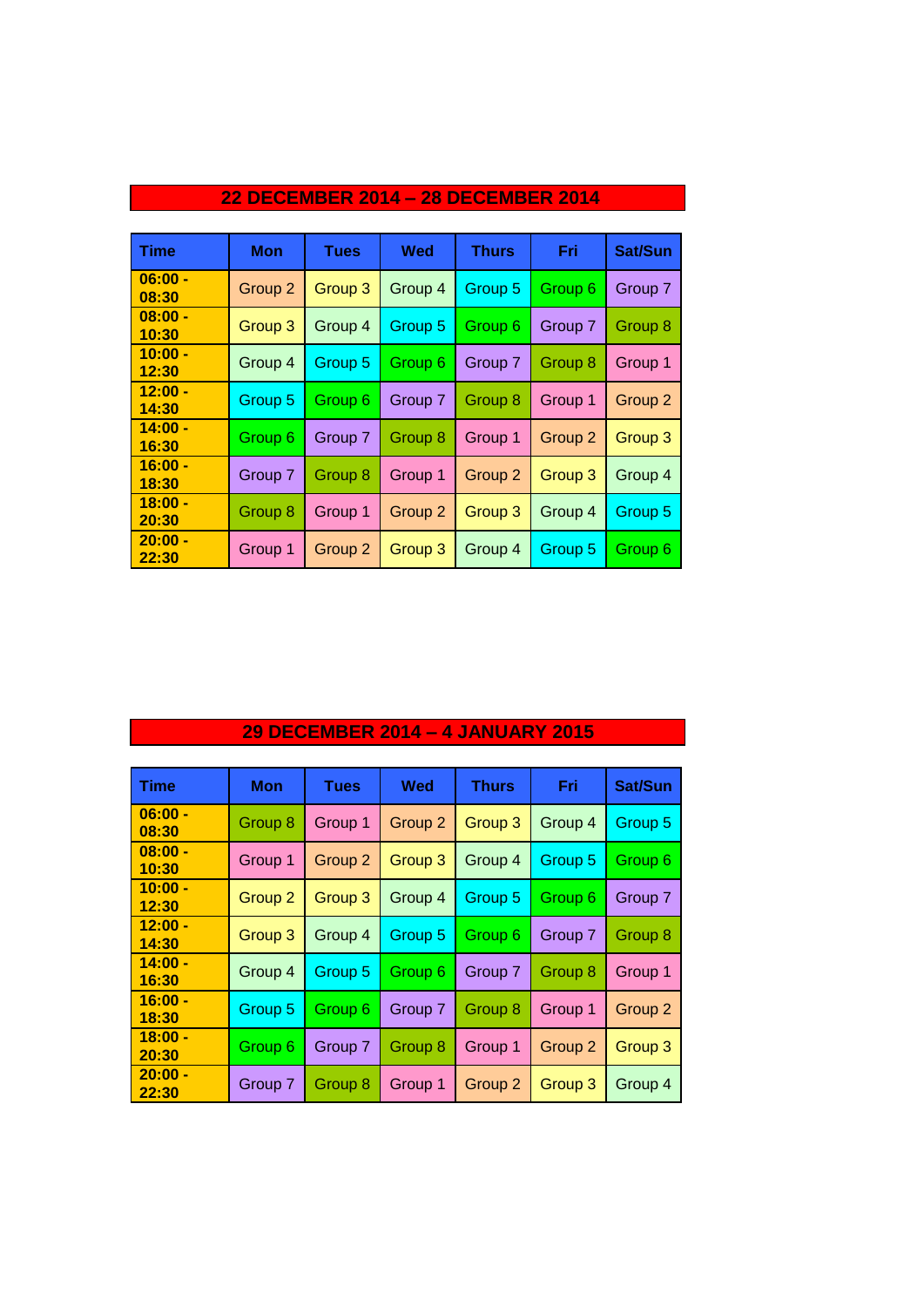| <b>Time</b>        | Mon     | <b>Tues</b> | Wed     | <b>Thurs</b> | Fri     | Sat/Sun |
|--------------------|---------|-------------|---------|--------------|---------|---------|
| $06:00 -$<br>08:30 | Group 6 | Group 7     | Group 8 | Group 1      | Group 2 | Group 3 |
| $08:00 -$<br>10:30 | Group 7 | Group 8     | Group 1 | Group 2      | Group 3 | Group 4 |
| $10:00 -$<br>12:30 | Group 8 | Group 1     | Group 2 | Group 3      | Group 4 | Group 5 |
| $12:00 -$<br>14:30 | Group 1 | Group 2     | Group 3 | Group 4      | Group 5 | Group 6 |
| $14:00 -$<br>16:30 | Group 2 | Group 3     | Group 4 | Group 5      | Group 6 | Group 7 |
| $16:00 -$<br>18:30 | Group 3 | Group 4     | Group 5 | Group 6      | Group 7 | Group 8 |
| $18:00 -$<br>20:30 | Group 4 | Group 5     | Group 6 | Group 7      | Group 8 | Group 1 |
| $20:00 -$<br>22:30 | Group 5 | Group 6     | Group 7 | Group 8      | Group 1 | Group 2 |

### **5 JANUARY 2015 – 11 JANUARY 2015**

## **12 JANUARY 2015 – 18 JANUARY 2015**

| <b>Time</b>        | Mon     | <b>Tues</b> | Wed     | <b>Thurs</b> | Fri     | Sat/Sun |
|--------------------|---------|-------------|---------|--------------|---------|---------|
| $06:00 -$<br>08:30 | Group 4 | Group 5     | Group 6 | Group 7      | Group 8 | Group 1 |
| $08:00 -$<br>10:30 | Group 5 | Group 6     | Group 7 | Group 8      | Group 1 | Group 2 |
| $10:00 -$<br>12:30 | Group 6 | Group 7     | Group 8 | Group 1      | Group 2 | Group 3 |
| $12:00 -$<br>14:30 | Group 7 | Group 8     | Group 1 | Group 2      | Group 3 | Group 4 |
| $14:00 -$<br>16:30 | Group 8 | Group 1     | Group 2 | Group 3      | Group 4 | Group 5 |
| $16:00 -$<br>18:30 | Group 1 | Group 2     | Group 3 | Group 4      | Group 5 | Group 6 |
| $18:00 -$<br>20:30 | Group 2 | Group 3     | Group 4 | Group 5      | Group 6 | Group 7 |
| $20:00 -$<br>22:30 | Group 3 | Group 4     | Group 5 | Group 6      | Group 7 | Group 8 |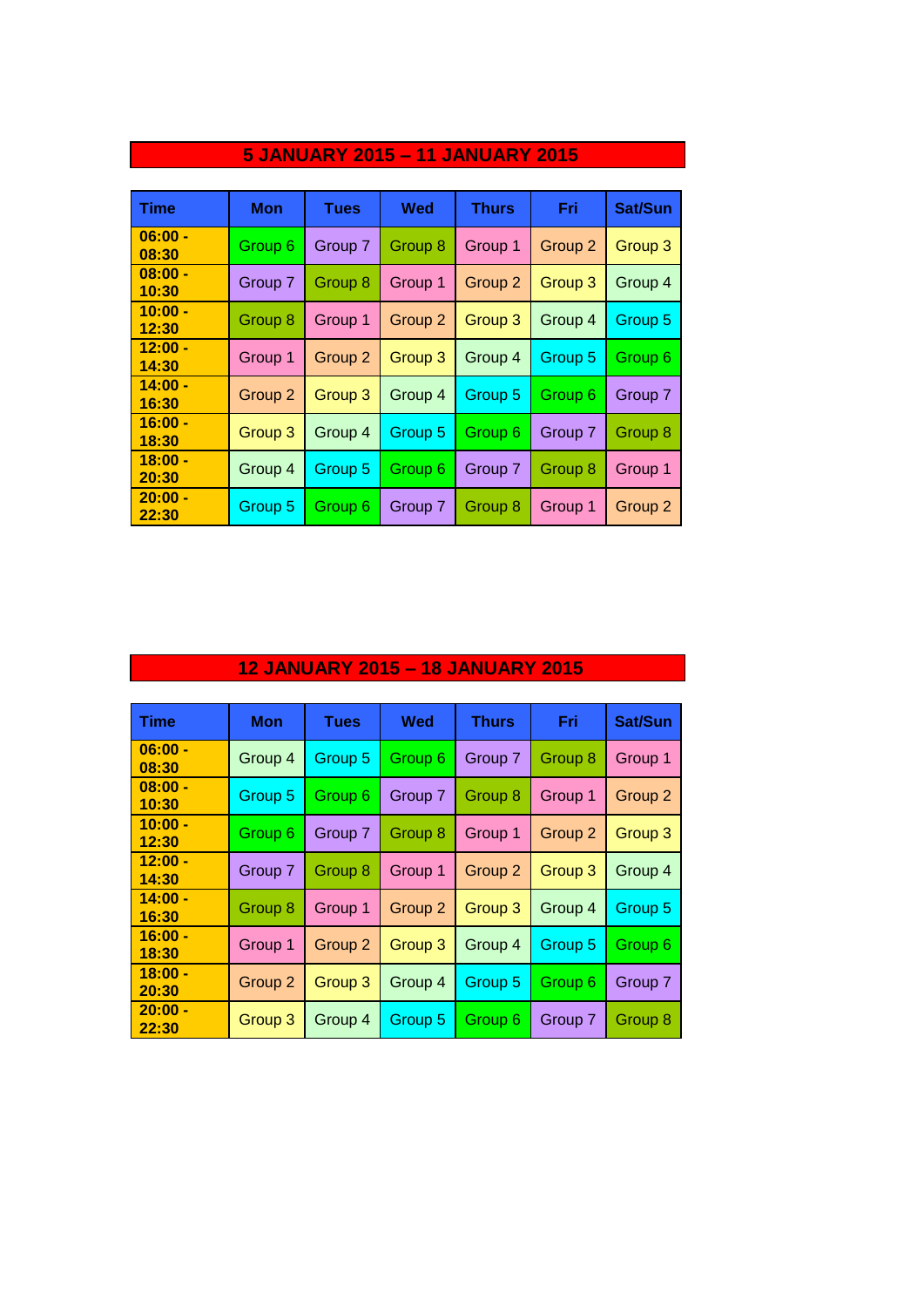| <b>Time</b>        | <b>Mon</b>         | <b>Tues</b> | Wed                | <b>Thurs</b> | Fri     | Sat/Sun |
|--------------------|--------------------|-------------|--------------------|--------------|---------|---------|
| $06:00 -$<br>08:30 | Group 5            | Group 6     | Group 7            | Group 8      | Group 1 | Group 2 |
| $08:00 -$<br>10:30 | Group 6            | Group 7     | Group 8            | Group 1      | Group 2 | Group 3 |
| $10:00 -$<br>12:30 | Group 7            | Group 8     | Group 1            | Group 2      | Group 3 | Group 4 |
| $12:00 -$<br>14:30 | Group 8            | Group 1     | Group <sub>2</sub> | Group 3      | Group 4 | Group 5 |
| $14:00 -$<br>16:30 | Group 1            | Group 2     | Group 3            | Group 4      | Group 5 | Group 6 |
| $16:00 -$<br>18:30 | Group 2            | Group 3     | Group 4            | Group 5      | Group 6 | Group 7 |
| $18:00 -$<br>20:30 | Group <sub>3</sub> | Group 4     | Group 5            | Group 6      | Group 7 | Group 8 |
| $20:00 -$<br>22:30 | Group 4            | Group 5     | Group 6            | Group 7      | Group 8 | Group 1 |

## **19 JANUARY 2015 – 25 JANUARY 2015**

### **26 JANUARY 2015 – 1 FEBRUARY 2015**

| <b>Time</b>        | Mon     | <b>Tues</b> | Wed     | <b>Thurs</b> | Fri                | Sat/Sun |
|--------------------|---------|-------------|---------|--------------|--------------------|---------|
| $06:00 -$<br>08:30 | Group 3 | Group 4     | Group 5 | Group 6      | Group 7            | Group 8 |
| $08:00 -$<br>10:30 | Group 4 | Group 5     | Group 6 | Group 7      | Group 8            | Group 1 |
| $10:00 -$<br>12:30 | Group 5 | Group 6     | Group 7 | Group 8      | Group 1            | Group 2 |
| $12:00 -$<br>14:30 | Group 6 | Group 7     | Group 8 | Group 1      | Group <sub>2</sub> | Group 3 |
| $14:00 -$<br>16:30 | Group 7 | Group 8     | Group 1 | Group 2      | Group 3            | Group 4 |
| $16:00 -$<br>18:30 | Group 8 | Group 1     | Group 2 | Group 3      | Group 4            | Group 5 |
| $18:00 -$<br>20:30 | Group 1 | Group 2     | Group 3 | Group 4      | Group 5            | Group 6 |
| $20:00 -$<br>22:30 | Group 2 | Group 3     | Group 4 | Group 5      | Group 6            | Group 7 |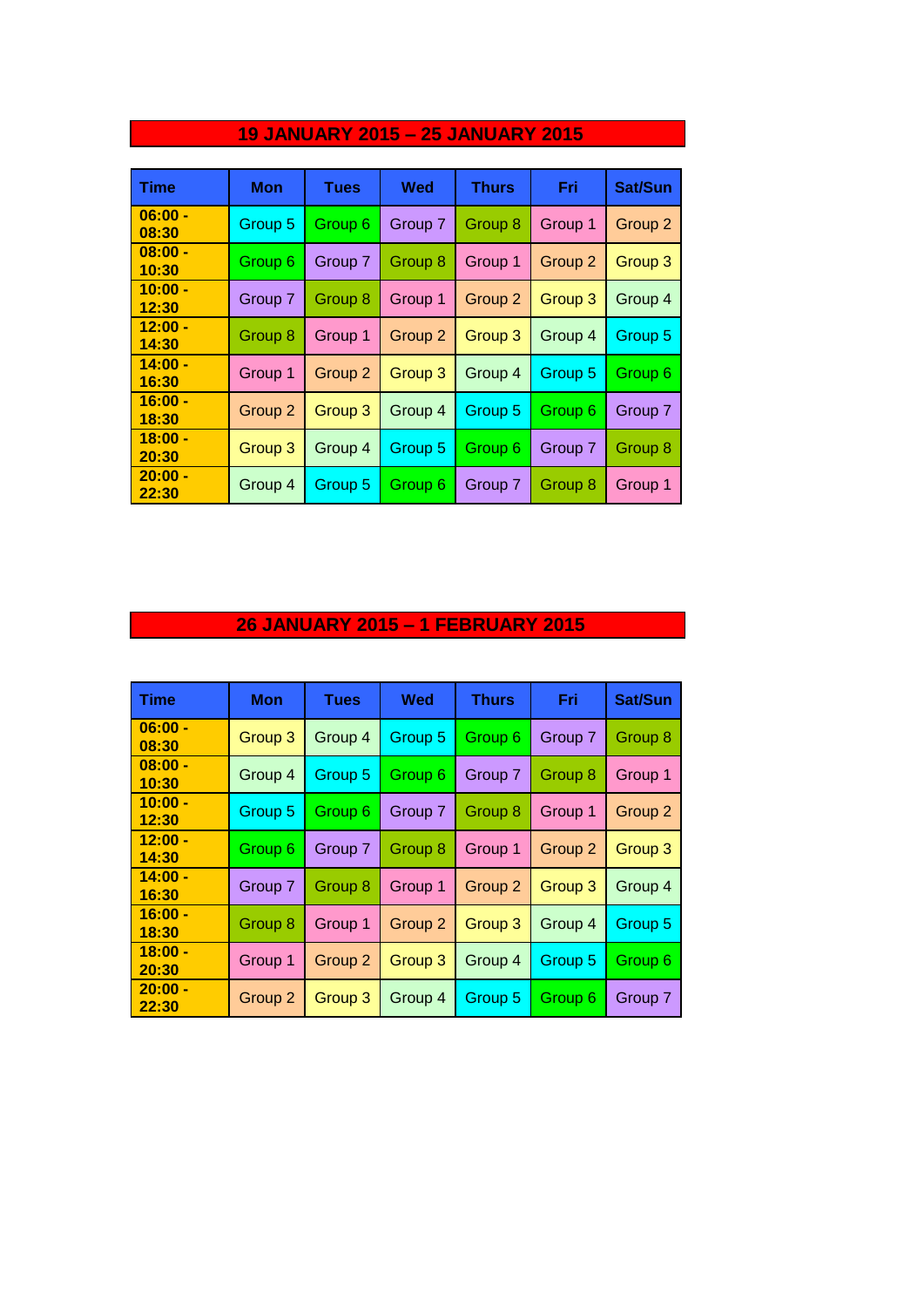| <b>Time</b>        | <b>Mon</b> | <b>Tues</b> | <b>Wed</b> | <b>Thurs</b> | Fri            | Sat/Sun |
|--------------------|------------|-------------|------------|--------------|----------------|---------|
| $06:00 -$<br>08:30 | Group 1    | Group 2     | Group 3    | Group 4      | Group 5        | Group 6 |
| $08:00 -$<br>10:30 | Group 2    | Group 3     | Group 4    | Group 5      | Group 6        | Group 7 |
| $10:00 -$<br>12:30 | Group 3    | Group 4     | Group 5    | Group 6      | Group 7        | Group 8 |
| $12:00 -$<br>14:30 | Group 4    | Group 5     | Group 6    | Group 7      | <b>Group 8</b> | Group 1 |
| $14:00 -$<br>16:30 | Group 5    | Group 6     | Group 7    | Group 8      | Group 1        | Group 2 |
| $16:00 -$<br>18:30 | Group 6    | Group 7     | Group 8    | Group 1      | Group 2        | Group 3 |
| $18:00 -$<br>20:30 | Group 7    | Group 8     | Group 1    | Group 2      | Group 3        | Group 4 |
| $20:00 -$<br>22:30 | Group 8    | Group 1     | Group 2    | Group 3      | Group 4        | Group 5 |

#### **2 FEBRUARY 2015 – 8 FEBRUARY 2015**

## **9 FEBRUARY 2015 – 15 FEBRUARY 2015**

| Time               | Mon     | <b>Tues</b> | Wed                | <b>Thurs</b> | Fri     | <b>Sat/Sun</b> |
|--------------------|---------|-------------|--------------------|--------------|---------|----------------|
| $06:00 -$<br>08:30 | Group 7 | Group 8     | Group 1            | Group 2      | Group 3 | Group 4        |
| $08:00 -$<br>10:30 | Group 8 | Group 1     | Group <sub>2</sub> | Group 3      | Group 4 | Group 5        |
| $10:00 -$<br>12:30 | Group 1 | Group 2     | Group 3            | Group 4      | Group 5 | Group 6        |
| $12:00 -$<br>14:30 | Group 2 | Group 3     | Group 4            | Group 5      | Group 6 | Group 7        |
| $14:00 -$<br>16:30 | Group 3 | Group 4     | Group 5            | Group 6      | Group 7 | Group 8        |
| $16:00 -$<br>18:30 | Group 4 | Group 5     | Group 6            | Group 7      | Group 8 | Group 1        |
| $18:00 -$<br>20:30 | Group 5 | Group 6     | Group 7            | Group 8      | Group 1 | Group 2        |
| $20:00 -$<br>22:30 | Group 6 | Group 7     | Group 8            | Group 1      | Group 2 | Group 3        |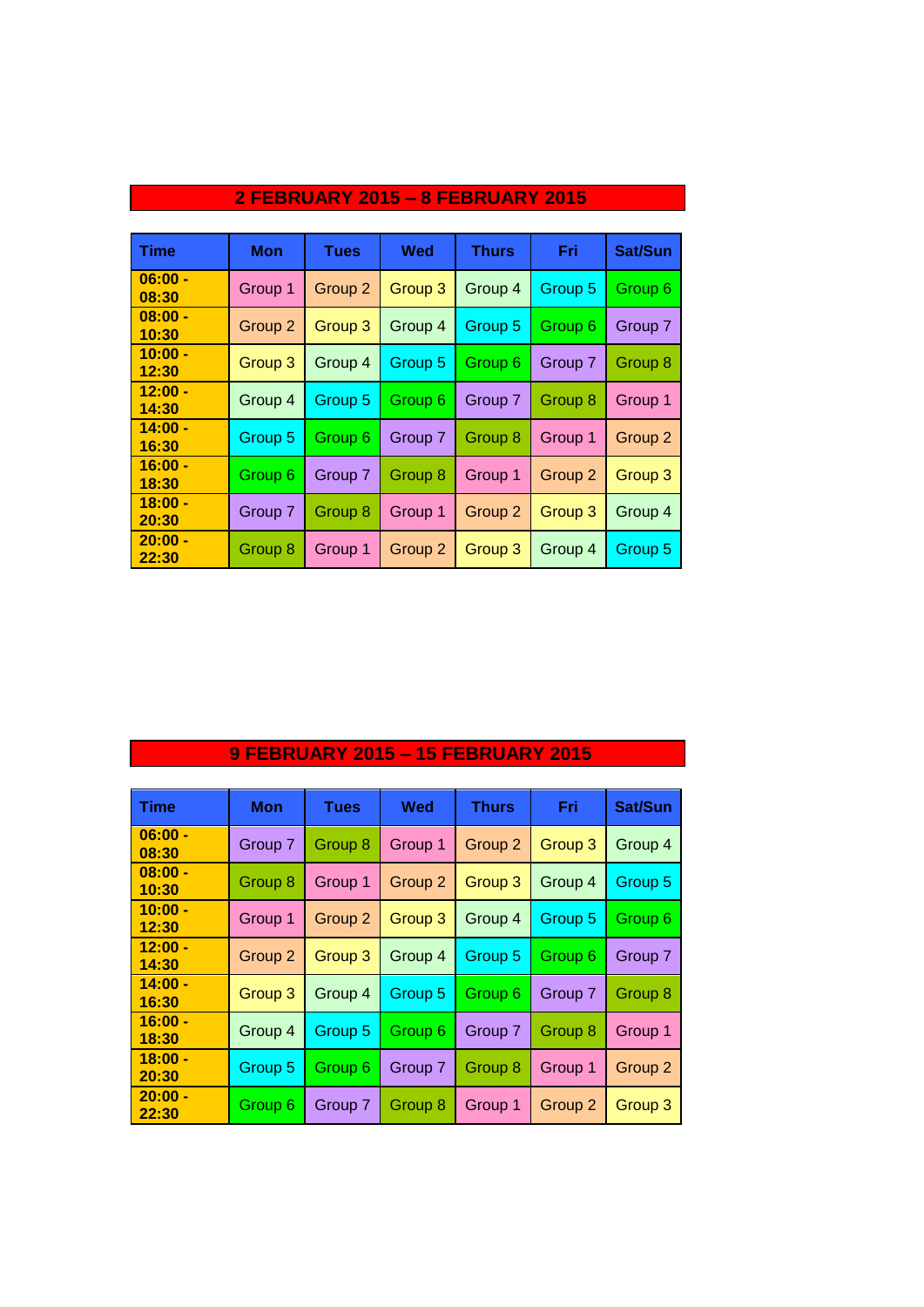| Time               | <b>Mon</b> | <b>Tues</b> | Wed     | <b>Thurs</b>       | Fri     | Sat/Sun |
|--------------------|------------|-------------|---------|--------------------|---------|---------|
| $06:00 -$<br>08:30 | Group 2    | Group 3     | Group 4 | Group 5            | Group 6 | Group 7 |
| $08:00 -$<br>10:30 | Group 3    | Group 4     | Group 5 | Group 6            | Group 7 | Group 8 |
| $10:00 -$<br>12:30 | Group 4    | Group 5     | Group 6 | Group 7            | Group 8 | Group 1 |
| $12:00 -$<br>14:30 | Group 5    | Group 6     | Group 7 | Group 8            | Group 1 | Group 2 |
| $14:00 -$<br>16:30 | Group 6    | Group 7     | Group 8 | Group 1            | Group 2 | Group 3 |
| $16:00 -$<br>18:30 | Group 7    | Group 8     | Group 1 | Group <sub>2</sub> | Group 3 | Group 4 |
| $18:00 -$<br>20:30 | Group 8    | Group 1     | Group 2 | Group 3            | Group 4 | Group 5 |
| $20:00 -$<br>22:30 | Group 1    | Group 2     | Group 3 | Group 4            | Group 5 | Group 6 |

## **16 FEBRUARY 2015 – 22 FEBRUARY 2015**

### **23 FEBRUARY 2015 – 1 MARCH 2015**

| Time               | Mon     | <b>Tues</b>        | Wed                | Thurs              | Fri                | <b>Sat/Sun</b> |
|--------------------|---------|--------------------|--------------------|--------------------|--------------------|----------------|
| $06:00 -$<br>08:30 | Group 8 | Group 1            | Group <sub>2</sub> | Group 3            | Group 4            | Group 5        |
| $08:00 -$<br>10:30 | Group 1 | Group <sub>2</sub> | Group 3            | Group 4            | Group 5            | Group 6        |
| $10:00 -$<br>12:30 | Group 2 | Group 3            | Group 4            | Group 5            | Group 6            | Group 7        |
| $12:00 -$<br>14:30 | Group 3 | Group 4            | Group 5            | Group 6            | Group 7            | Group 8        |
| $14:00 -$<br>16:30 | Group 4 | Group 5            | Group 6            | Group 7            | Group 8            | Group 1        |
| $16:00 -$<br>18:30 | Group 5 | Group 6            | Group 7            | Group 8            | Group 1            | Group 2        |
| $18:00 -$<br>20:30 | Group 6 | Group 7            | Group 8            | Group 1            | Group <sub>2</sub> | Group 3        |
| $20:00 -$<br>22:30 | Group 7 | Group 8            | Group 1            | Group <sub>2</sub> | Group 3            | Group 4        |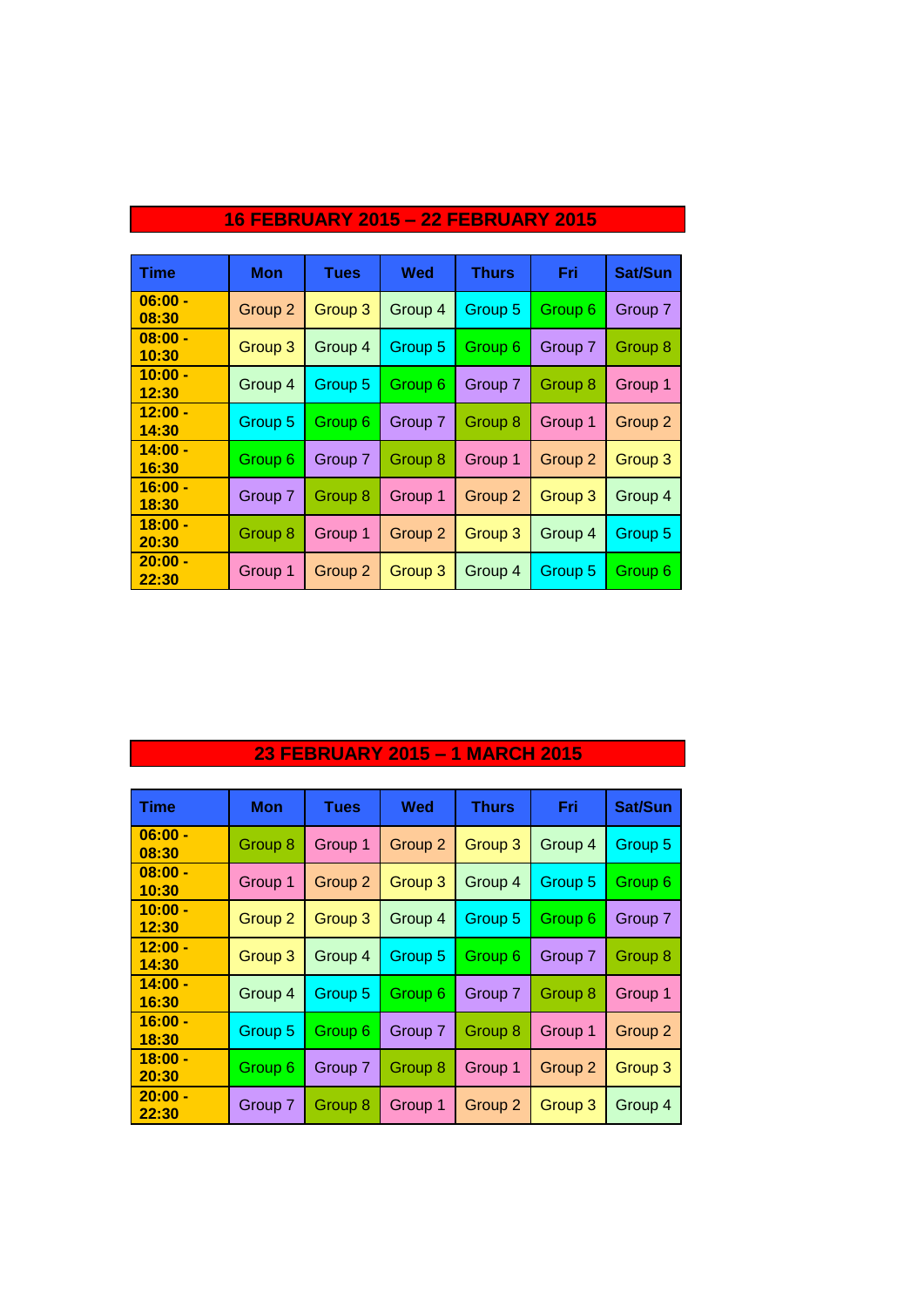| <b>Time</b>        | Mon     | <b>Tues</b> | Wed     | <b>Thurs</b> | Fri     | Sat/Sun            |
|--------------------|---------|-------------|---------|--------------|---------|--------------------|
| $06:00 -$<br>08:30 | Group 6 | Group 7     | Group 8 | Group 1      | Group 2 | Group 3            |
| $08:00 -$<br>10:30 | Group 7 | Group 8     | Group 1 | Group 2      | Group 3 | Group 4            |
| $10:00 -$<br>12:30 | Group 8 | Group 1     | Group 2 | Group 3      | Group 4 | Group 5            |
| $12:00 -$<br>14:30 | Group 1 | Group 2     | Group 3 | Group 4      | Group 5 | Group 6            |
| $14:00 -$<br>16:30 | Group 2 | Group 3     | Group 4 | Group 5      | Group 6 | Group 7            |
| $16:00 -$<br>18:30 | Group 3 | Group 4     | Group 5 | Group 6      | Group 7 | Group 8            |
| $18:00 -$<br>20:30 | Group 4 | Group 5     | Group 6 | Group 7      | Group 8 | Group 1            |
| $20:00 -$<br>22:30 | Group 5 | Group 6     | Group 7 | Group 8      | Group 1 | Group <sub>2</sub> |

### **2 MARCH 2015 – 8 MARCH 2015**

### **9 MARCH 2015 – 15 MARCH 2015**

| <b>Time</b>        | Mon     | <b>Tues</b> | Wed     | <b>Thurs</b>       | Fri                | Sat/Sun            |
|--------------------|---------|-------------|---------|--------------------|--------------------|--------------------|
| $06:00 -$<br>08:30 | Group 4 | Group 5     | Group 6 | Group 7            | Group 8            | Group 1            |
| $08:00 -$<br>10:30 | Group 5 | Group 6     | Group 7 | Group 8            | Group 1            | Group 2            |
| $10:00 -$<br>12:30 | Group 6 | Group 7     | Group 8 | Group 1            | Group <sub>2</sub> | Group <sub>3</sub> |
| $12:00 -$<br>14:30 | Group 7 | Group 8     | Group 1 | Group <sub>2</sub> | Group 3            | Group 4            |
| $14:00 -$<br>16:30 | Group 8 | Group 1     | Group 2 | Group 3            | Group 4            | Group 5            |
| $16:00 -$<br>18:30 | Group 1 | Group 2     | Group 3 | Group 4            | Group 5            | Group 6            |
| $18:00 -$<br>20:30 | Group 2 | Group 3     | Group 4 | Group 5            | Group 6            | Group 7            |
| $20:00 -$<br>22:30 | Group 3 | Group 4     | Group 5 | Group 6            | Group 7            | Group 8            |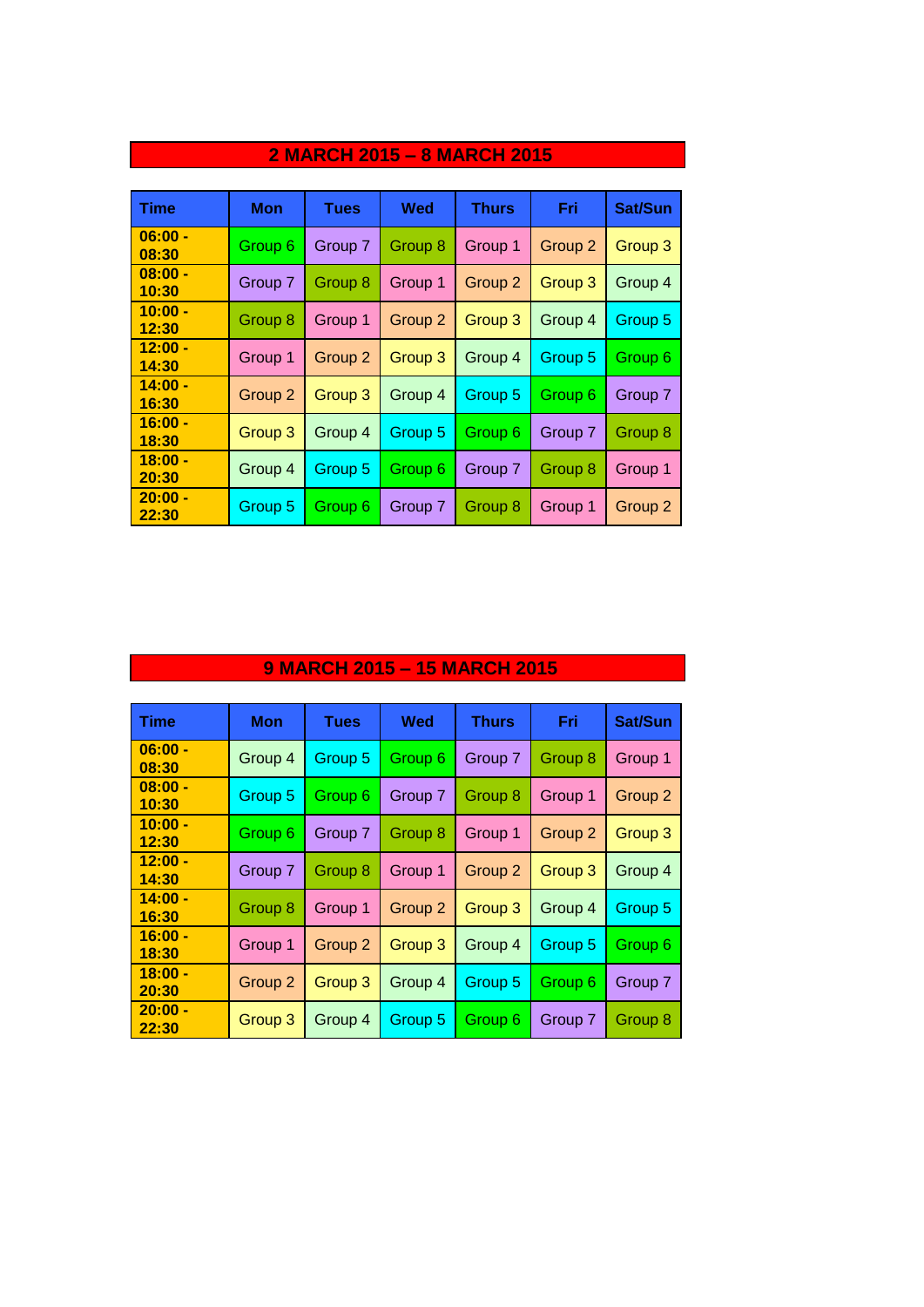| Time               | <b>Mon</b> | Tues               | Wed     | Thurs   | Fri                | Sat/Sun |
|--------------------|------------|--------------------|---------|---------|--------------------|---------|
| $06:00 -$<br>08:30 | Group 5    | Group 6            | Group 7 | Group 8 | Group 1            | Group 2 |
| $08:00 -$<br>10:30 | Group 6    | Group 7            | Group 8 | Group 1 | Group <sub>2</sub> | Group 3 |
| $10:00 -$<br>12:30 | Group 7    | Group 8            | Group 1 | Group 2 | Group 3            | Group 4 |
| $12:00 -$<br>14:30 | Group 8    | Group 1            | Group 2 | Group 3 | Group 4            | Group 5 |
| $14:00 -$<br>16:30 | Group 1    | Group <sub>2</sub> | Group 3 | Group 4 | Group 5            | Group 6 |
| $16:00 -$<br>18:30 | Group 2    | Group 3            | Group 4 | Group 5 | Group 6            | Group 7 |
| $18:00 -$<br>20:30 | Group 3    | Group 4            | Group 5 | Group 6 | Group 7            | Group 8 |
| $20:00 -$<br>22:30 | Group 4    | Group 5            | Group 6 | Group 7 | Group 8            | Group 1 |

## **16 MARCH 2015 – 22 MARCH 2015**

### **23 MARCH 2015 – 29 MARCH 2015**

| <b>Time</b>        | Mon     | <b>Tues</b> | Wed     | <b>Thurs</b> | Fri                | Sat/Sun |
|--------------------|---------|-------------|---------|--------------|--------------------|---------|
| $06:00 -$<br>08:30 | Group 3 | Group 4     | Group 5 | Group 6      | Group 7            | Group 8 |
| $08:00 -$<br>10:30 | Group 4 | Group 5     | Group 6 | Group 7      | Group 8            | Group 1 |
| $10:00 -$<br>12:30 | Group 5 | Group 6     | Group 7 | Group 8      | Group 1            | Group 2 |
| $12:00 -$<br>14:30 | Group 6 | Group 7     | Group 8 | Group 1      | Group 2            | Group 3 |
| $14:00 -$<br>16:30 | Group 7 | Group 8     | Group 1 | Group 2      | Group 3            | Group 4 |
| $16:00 -$<br>18:30 | Group 8 | Group 1     | Group 2 | Group 3      | Group 4            | Group 5 |
| $18:00 -$<br>20:30 | Group 1 | Group 2     | Group 3 | Group 4      | Group 5            | Group 6 |
| $20:00 -$<br>22:30 | Group 2 | Group 3     | Group 4 | Group 5      | Group <sub>6</sub> | Group 7 |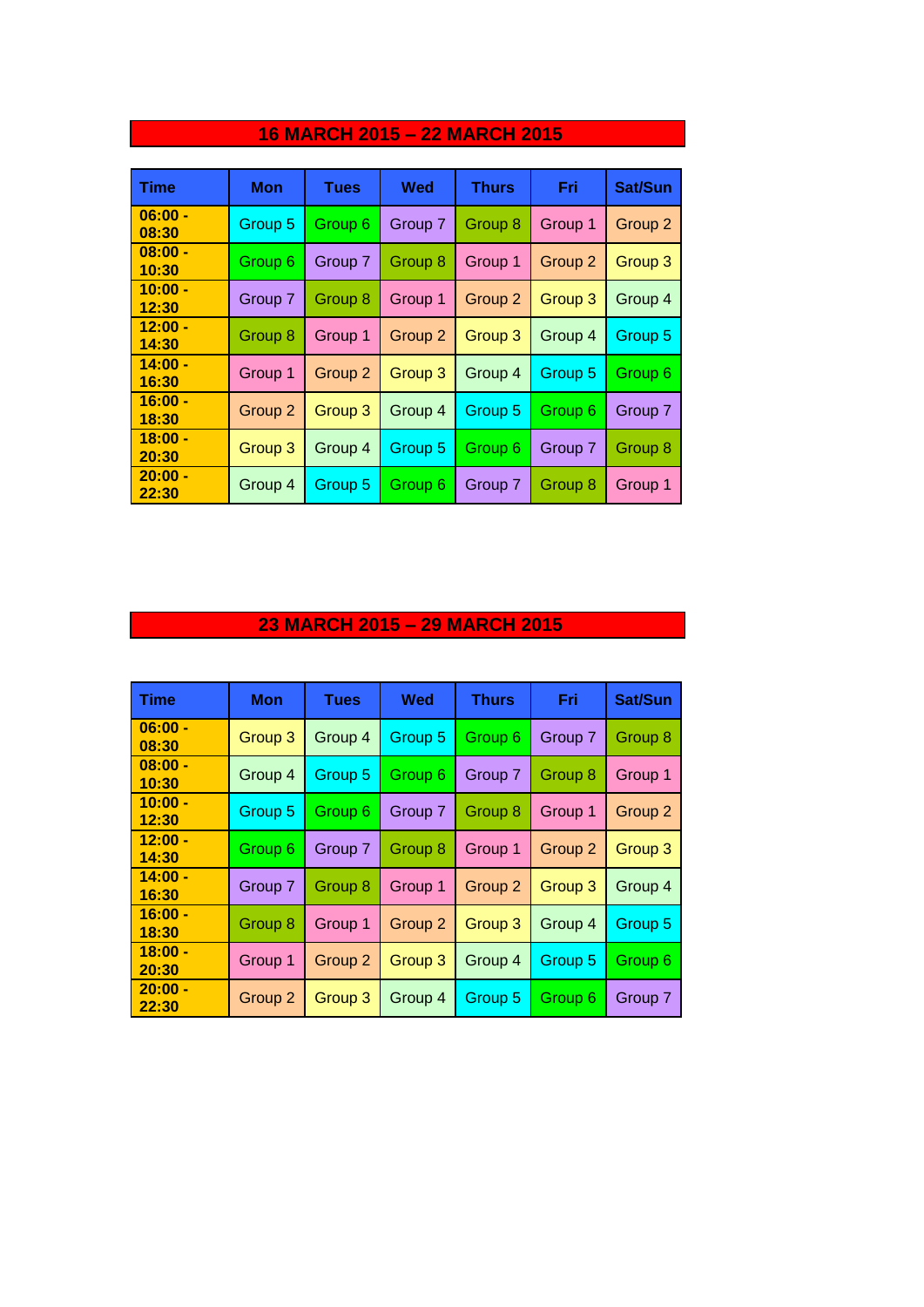| <b>Time</b>        | Mon     | <b>Tues</b> | Wed                | <b>Thurs</b>       | Fri     | Sat/Sun |
|--------------------|---------|-------------|--------------------|--------------------|---------|---------|
| $06:00 -$<br>08:30 | Group 1 | Group 2     | Group 3            | Group 4            | Group 5 | Group 6 |
| $08:00 -$<br>10:30 | Group 2 | Group 3     | Group 4            | Group 5            | Group 6 | Group 7 |
| $10:00 -$<br>12:30 | Group 3 | Group 4     | Group 5            | Group 6            | Group 7 | Group 8 |
| $12:00 -$<br>14:30 | Group 4 | Group 5     | Group 6            | Group 7            | Group 8 | Group 1 |
| $14:00 -$<br>16:30 | Group 5 | Group 6     | Group 7            | Group 8            | Group 1 | Group 2 |
| $16:00 -$<br>18:30 | Group 6 | Group 7     | Group 8            | Group 1            | Group 2 | Group 3 |
| $18:00 -$<br>20:30 | Group 7 | Group 8     | Group 1            | Group <sub>2</sub> | Group 3 | Group 4 |
| $20:00 -$<br>22:30 | Group 8 | Group 1     | Group <sub>2</sub> | Group 3            | Group 4 | Group 5 |

## **30 MARCH 2015 – 5 APRIL 2015**

### **6 APRIL 2015 – 12 APRIL 2015**

| <b>Time</b>        | <b>Mon</b> | <b>Tues</b> | Wed     | <b>Thurs</b> | Fri     | Sat/Sun            |
|--------------------|------------|-------------|---------|--------------|---------|--------------------|
| $06:00 -$<br>08:30 | Group 7    | Group 8     | Group 1 | Group 2      | Group 3 | Group 4            |
| $08:00 -$<br>10:30 | Group 8    | Group 1     | Group 2 | Group 3      | Group 4 | Group 5            |
| $10:00 -$<br>12:30 | Group 1    | Group 2     | Group 3 | Group 4      | Group 5 | Group <sub>6</sub> |
| $12:00 -$<br>14:30 | Group 2    | Group 3     | Group 4 | Group 5      | Group 6 | Group 7            |
| $14:00 -$<br>16:30 | Group 3    | Group 4     | Group 5 | Group 6      | Group 7 | Group 8            |
| $16:00 -$<br>18:30 | Group 4    | Group 5     | Group 6 | Group 7      | Group 8 | Group 1            |
| $18:00 -$<br>20:30 | Group 5    | Group 6     | Group 7 | Group 8      | Group 1 | Group 2            |
| $20:00 -$<br>22:30 | Group 6    | Group 7     | Group 8 | Group 1      | Group 2 | Group 3            |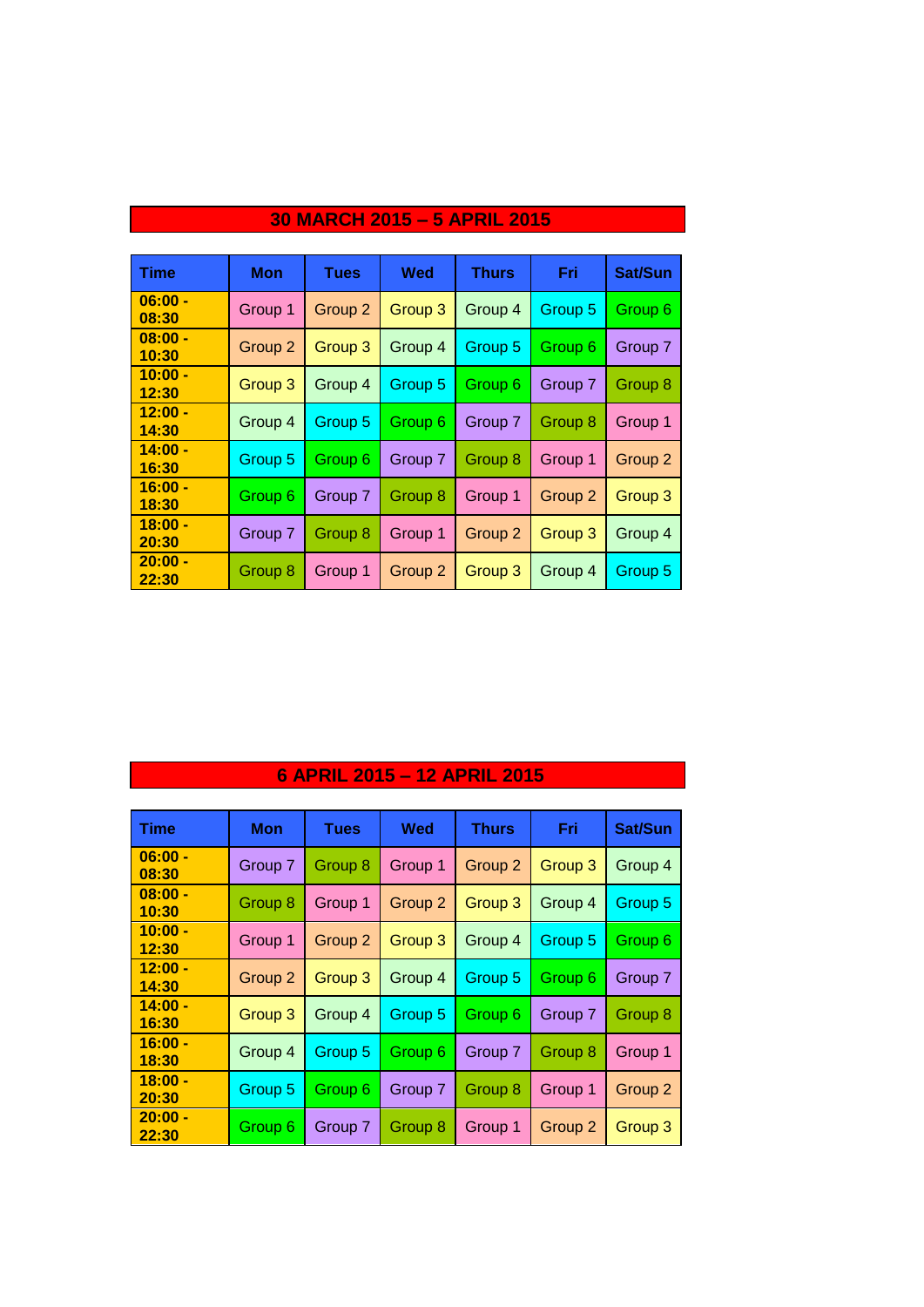| <b>Time</b>        | Mon     | <b>Tues</b> | Wed                | <b>Thurs</b> | Fri     | <b>Sat/Sun</b> |
|--------------------|---------|-------------|--------------------|--------------|---------|----------------|
| $06:00 -$<br>08:30 | Group 2 | Group 3     | Group 4            | Group 5      | Group 6 | Group 7        |
| $08:00 -$<br>10:30 | Group 3 | Group 4     | Group 5            | Group 6      | Group 7 | Group 8        |
| $10:00 -$<br>12:30 | Group 4 | Group 5     | Group 6            | Group 7      | Group 8 | Group 1        |
| $12:00 -$<br>14:30 | Group 5 | Group 6     | Group 7            | Group 8      | Group 1 | Group 2        |
| $14:00 -$<br>16:30 | Group 6 | Group 7     | Group 8            | Group 1      | Group 2 | Group 3        |
| $16:00 -$<br>18:30 | Group 7 | Group 8     | Group 1            | Group 2      | Group 3 | Group 4        |
| $18:00 -$<br>20:30 | Group 8 | Group 1     | Group <sub>2</sub> | Group 3      | Group 4 | Group 5        |
| $20:00 -$<br>22:30 | Group 1 | Group 2     | Group 3            | Group 4      | Group 5 | Group 6        |

## **13 APRIL 2015 – 19 APRIL 2015**

### **20 APRIL 2015 – 26 APRIL 2015**

| <b>Time</b>        | <b>Mon</b> | <b>Tues</b>        | Wed     | <b>Thurs</b> | Fri                | Sat/Sun |
|--------------------|------------|--------------------|---------|--------------|--------------------|---------|
| $06:00 -$<br>08:30 | Group 8    | Group 1            | Group 2 | Group 3      | Group 4            | Group 5 |
| $08:00 -$<br>10:30 | Group 1    | Group <sub>2</sub> | Group 3 | Group 4      | Group 5            | Group 6 |
| $10:00 -$<br>12:30 | Group 2    | Group 3            | Group 4 | Group 5      | Group 6            | Group 7 |
| $12:00 -$<br>14:30 | Group 3    | Group 4            | Group 5 | Group 6      | Group 7            | Group 8 |
| $14:00 -$<br>16:30 | Group 4    | Group 5            | Group 6 | Group 7      | Group 8            | Group 1 |
| $16:00 -$<br>18:30 | Group 5    | Group 6            | Group 7 | Group 8      | Group 1            | Group 2 |
| $18:00 -$<br>20:30 | Group 6    | Group 7            | Group 8 | Group 1      | Group <sub>2</sub> | Group 3 |
| $20:00 -$<br>22:30 | Group 7    | Group 8            | Group 1 | Group 2      | Group 3            | Group 4 |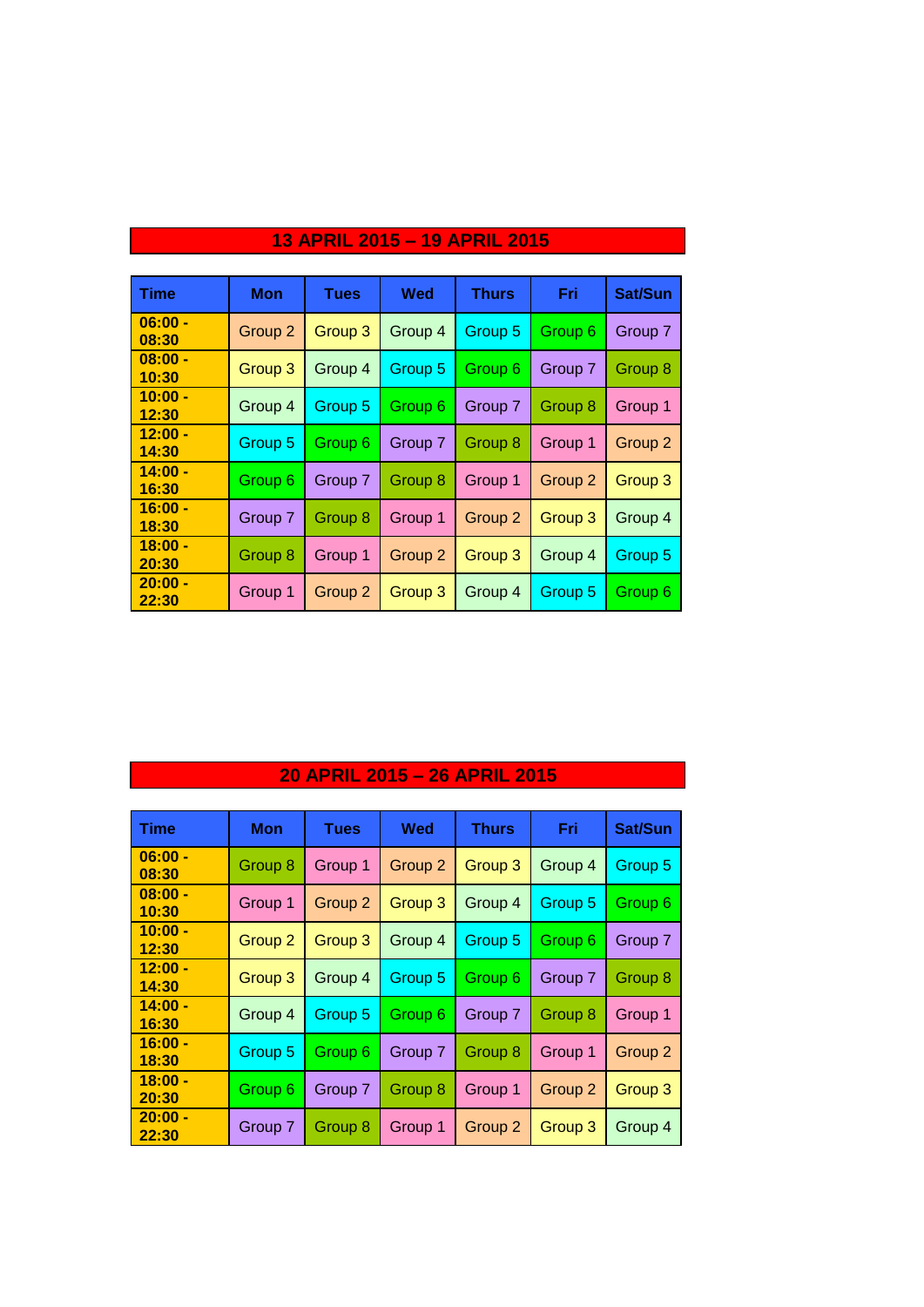| <b>Time</b>        | Mon     | <b>Tues</b> | Wed     | <b>Thurs</b> | Fri                | Sat/Sun |
|--------------------|---------|-------------|---------|--------------|--------------------|---------|
| $06:00 -$<br>08:30 | Group 6 | Group 7     | Group 8 | Group 1      | Group <sub>2</sub> | Group 3 |
| $08:00 -$<br>10:30 | Group 7 | Group 8     | Group 1 | Group 2      | Group 3            | Group 4 |
| $10:00 -$<br>12:30 | Group 8 | Group 1     | Group 2 | Group 3      | Group 4            | Group 5 |
| $12:00 -$<br>14:30 | Group 1 | Group 2     | Group 3 | Group 4      | Group 5            | Group 6 |
| $14:00 -$<br>16:30 | Group 2 | Group 3     | Group 4 | Group 5      | Group 6            | Group 7 |
| $16:00 -$<br>18:30 | Group 3 | Group 4     | Group 5 | Group 6      | Group 7            | Group 8 |
| $18:00 -$<br>20:30 | Group 4 | Group 5     | Group 6 | Group 7      | Group 8            | Group 1 |
| $20:00 -$<br>22:30 | Group 5 | Group 6     | Group 7 | Group 8      | Group 1            | Group 2 |

### **27 APRIL 2015 – 3 MAY 2015**

### **4 MAY 2015 – 10 MAY 2015**

| <b>Time</b>        | Mon     | <b>Tues</b> | Wed     | <b>Thurs</b> | Fri     | Sat/Sun |
|--------------------|---------|-------------|---------|--------------|---------|---------|
| $06:00 -$<br>08:30 | Group 4 | Group 5     | Group 6 | Group 7      | Group 8 | Group 1 |
| $08:00 -$<br>10:30 | Group 5 | Group 6     | Group 7 | Group 8      | Group 1 | Group 2 |
| $10:00 -$<br>12:30 | Group 6 | Group 7     | Group 8 | Group 1      | Group 2 | Group 3 |
| $12:00 -$<br>14:30 | Group 7 | Group 8     | Group 1 | Group 2      | Group 3 | Group 4 |
| $14:00 -$<br>16:30 | Group 8 | Group 1     | Group 2 | Group 3      | Group 4 | Group 5 |
| $16:00 -$<br>18:30 | Group 1 | Group 2     | Group 3 | Group 4      | Group 5 | Group 6 |
| $18:00 -$<br>20:30 | Group 2 | Group 3     | Group 4 | Group 5      | Group 6 | Group 7 |
| $20:00 -$<br>22:30 | Group 3 | Group 4     | Group 5 | Group 6      | Group 7 | Group 8 |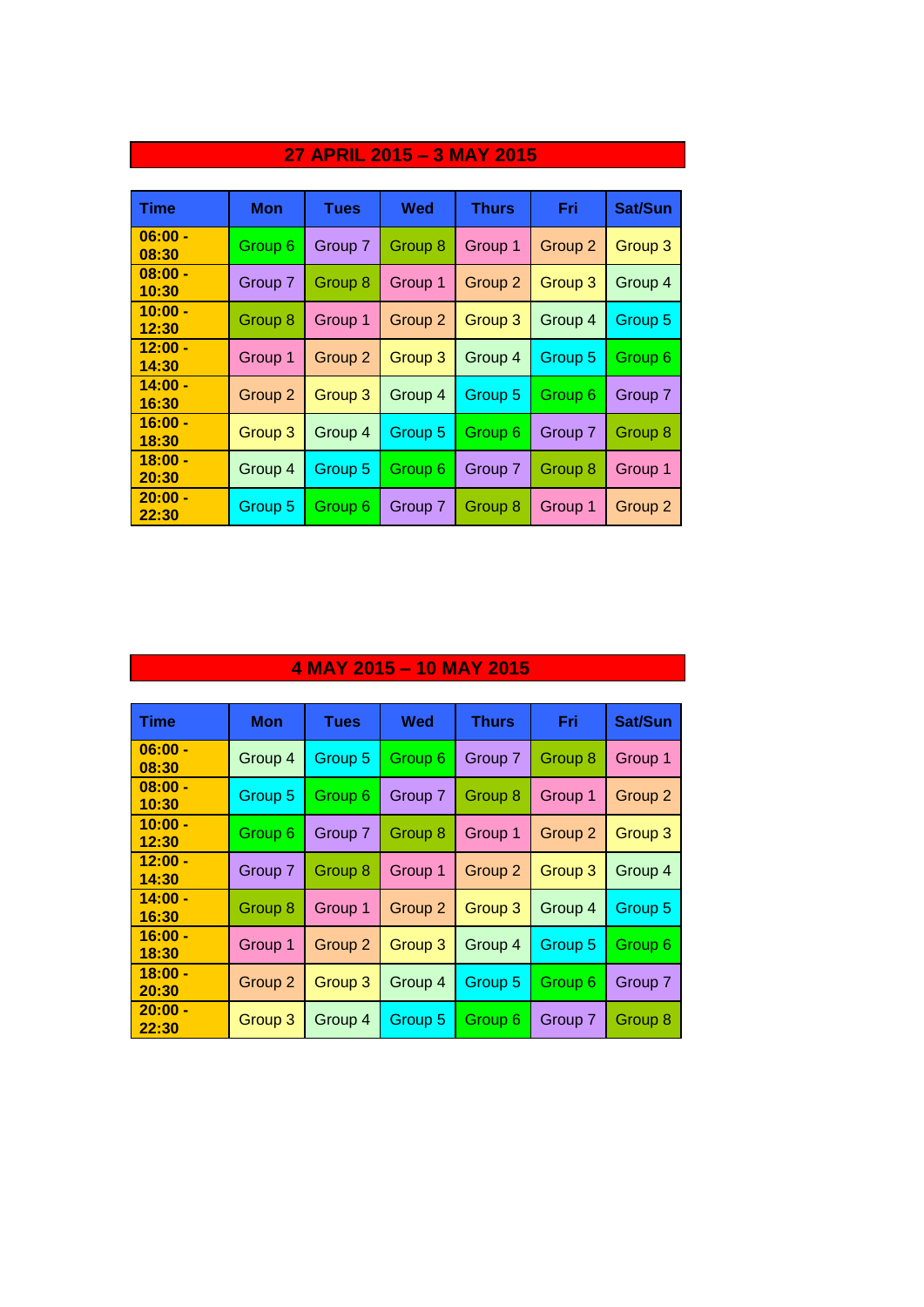| <b>Time</b>        | <b>Mon</b> | <b>Tues</b> | Wed     | <b>Thurs</b>       | Fri                | Sat/Sun |
|--------------------|------------|-------------|---------|--------------------|--------------------|---------|
| $06:00 -$<br>08:30 | Group 5    | Group 6     | Group 7 | Group 8            | Group 1            | Group 2 |
| $08:00 -$<br>10:30 | Group 6    | Group 7     | Group 8 | Group 1            | Group <sub>2</sub> | Group 3 |
| $10:00 -$<br>12:30 | Group 7    | Group 8     | Group 1 | Group <sub>2</sub> | Group 3            | Group 4 |
| $12:00 -$<br>14:30 | Group 8    | Group 1     | Group 2 | Group 3            | Group 4            | Group 5 |
| $14:00 -$<br>16:30 | Group 1    | Group 2     | Group 3 | Group 4            | Group 5            | Group 6 |
| $16:00 -$<br>18:30 | Group 2    | Group 3     | Group 4 | Group 5            | Group 6            | Group 7 |
| $18:00 -$<br>20:30 | Group 3    | Group 4     | Group 5 | Group 6            | Group 7            | Group 8 |
| $20:00 -$<br>22:30 | Group 4    | Group 5     | Group 6 | Group 7            | Group 8            | Group 1 |

# **11 MAY 2015 – 17 MAY 2015**

### **18 MAY 2015 – 24 MAY 2015**

| <b>Time</b>        | Mon     | <b>Tues</b> | Wed     | <b>Thurs</b> | Fri                | Sat/Sun |
|--------------------|---------|-------------|---------|--------------|--------------------|---------|
| $06:00 -$<br>08:30 | Group 3 | Group 4     | Group 5 | Group 6      | Group 7            | Group 8 |
| $08:00 -$<br>10:30 | Group 4 | Group 5     | Group 6 | Group 7      | Group 8            | Group 1 |
| $10:00 -$<br>12:30 | Group 5 | Group 6     | Group 7 | Group 8      | Group 1            | Group 2 |
| $12:00 -$<br>14:30 | Group 6 | Group 7     | Group 8 | Group 1      | Group 2            | Group 3 |
| $14:00 -$<br>16:30 | Group 7 | Group 8     | Group 1 | Group 2      | Group 3            | Group 4 |
| $16:00 -$<br>18:30 | Group 8 | Group 1     | Group 2 | Group 3      | Group 4            | Group 5 |
| $18:00 -$<br>20:30 | Group 1 | Group 2     | Group 3 | Group 4      | Group 5            | Group 6 |
| $20:00 -$<br>22:30 | Group 2 | Group 3     | Group 4 | Group 5      | Group <sub>6</sub> | Group 7 |